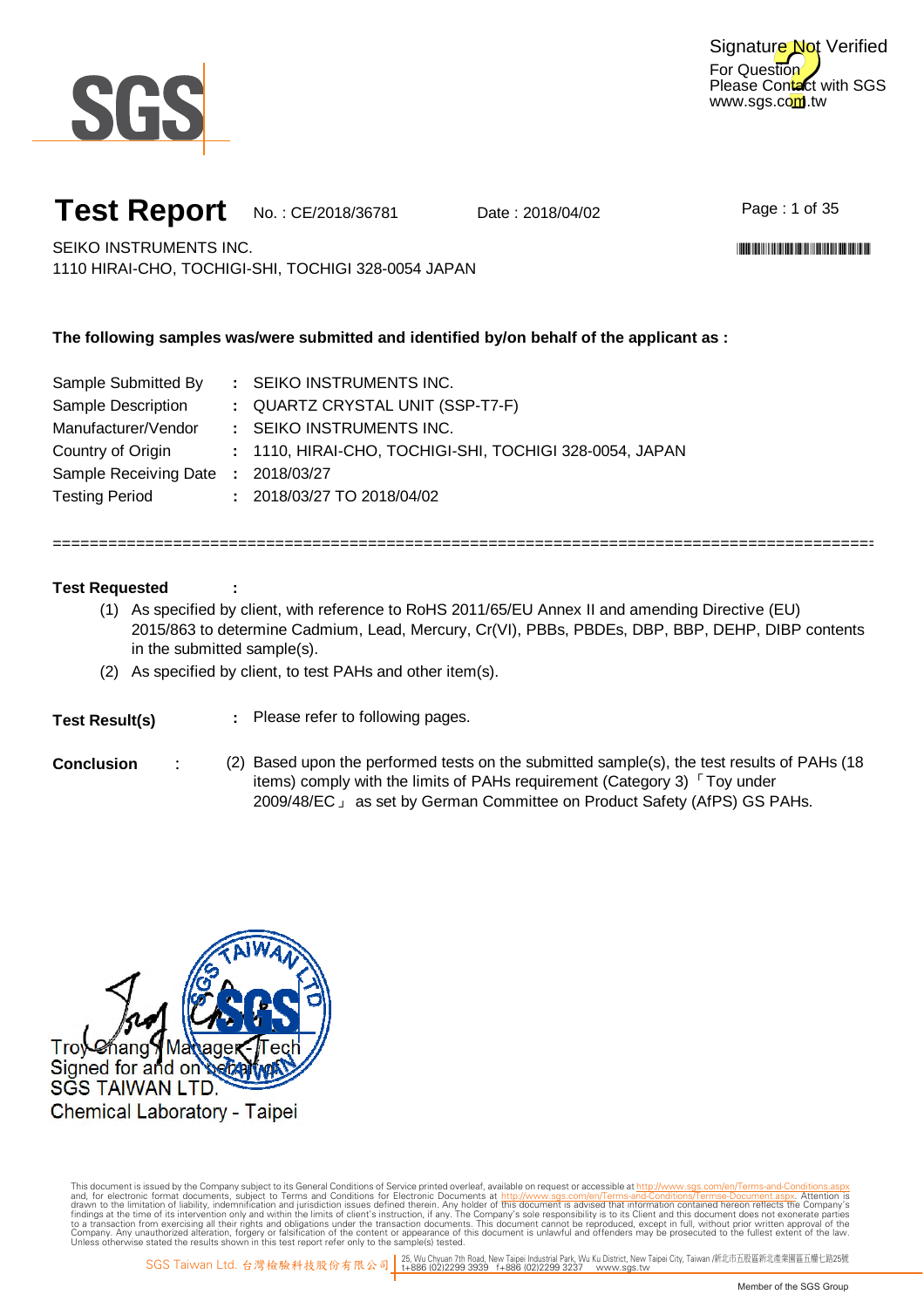

Page: 2 of 35

\*CE/2018/36781\*CE/2018/38781\*CE/2018/38781\*CE/2018

SEIKO INSTRUMENTS INC.

1110 HIRAI-CHO, TOCHIGI-SHI, TOCHIGI 328-0054 JAPAN

#### **Test Result(s)**

PART NAME No.1 : QUARTZ CRYSTAL UNIT (SSP-T7-F)

| Test Item(s)               | <b>Unit</b> | <b>Method</b>                                                      | <b>MDL</b>     | <b>Result</b> |
|----------------------------|-------------|--------------------------------------------------------------------|----------------|---------------|
|                            |             |                                                                    |                | <b>No.1</b>   |
| Cadmium (Cd)               | mg/kg       | With reference to IEC 62321-5 (2013) and                           | $\overline{2}$ | n.d.          |
| Lead (Pb)                  | mg/kg       | performed by ICP-AES.                                              | $\overline{2}$ | 12600         |
| Mercury (Hg)               | mg/kg       | With reference to IEC 62321-4 (2013) and<br>performed by ICP-AES.  | $\overline{2}$ | n.d.          |
| Hexavalent Chromium Cr(VI) | mg/kg       | With reference to IEC 62321-7-2 (2017) and<br>performed by UV-VIS. | $\overline{8}$ | n.d.          |
| <b>Sum of PBBs</b>         | mg/kg       |                                                                    |                | n.d.          |
| Monobromobiphenyl          | mg/kg       |                                                                    | 5              | n.d.          |
| Dibromobiphenyl            | mg/kg       |                                                                    | 5              | n.d.          |
| Tribromobiphenyl           | mg/kg       |                                                                    | 5              | n.d.          |
| Tetrabromobiphenyl         | mg/kg       |                                                                    | 5              | n.d.          |
| Pentabromobiphenyl         | mg/kg       |                                                                    | 5              | n.d.          |
| Hexabromobiphenyl          | mg/kg       |                                                                    | 5              | n.d.          |
| Heptabromobiphenyl         | mg/kg       |                                                                    | 5              | n.d.          |
| Octabromobiphenyl          | mg/kg       |                                                                    | 5              | n.d.          |
| Nonabromobiphenyl          | mg/kg       |                                                                    | 5              | n.d.          |
| Decabromobiphenyl          | mg/kg       | With reference to IEC 62321-6 (2015) and                           | 5              | n.d.          |
| <b>Sum of PBDEs</b>        | mg/kg       | performed by GC/MS.                                                |                | n.d.          |
| Monobromodiphenyl ether    | mg/kg       |                                                                    | 5              | n.d.          |
| Dibromodiphenyl ether      | mg/kg       |                                                                    | 5              | n.d.          |
| Tribromodiphenyl ether     | mg/kg       |                                                                    | 5              | n.d.          |
| Tetrabromodiphenyl ether   | mg/kg       |                                                                    | 5              | n.d.          |
| Pentabromodiphenyl ether   | mg/kg       |                                                                    | 5              | n.d.          |
| Hexabromodiphenyl ether    | mg/kg       |                                                                    | 5              | n.d.          |
| Heptabromodiphenyl ether   | mg/kg       |                                                                    | 5              | n.d.          |
| Octabromodiphenyl ether    | mg/kg       |                                                                    | 5              | n.d.          |
| Nonabromodiphenyl ether    | mg/kg       |                                                                    | 5              | n.d.          |
| Decabromodiphenyl ether    | mg/kg       |                                                                    | 5              | n.d.          |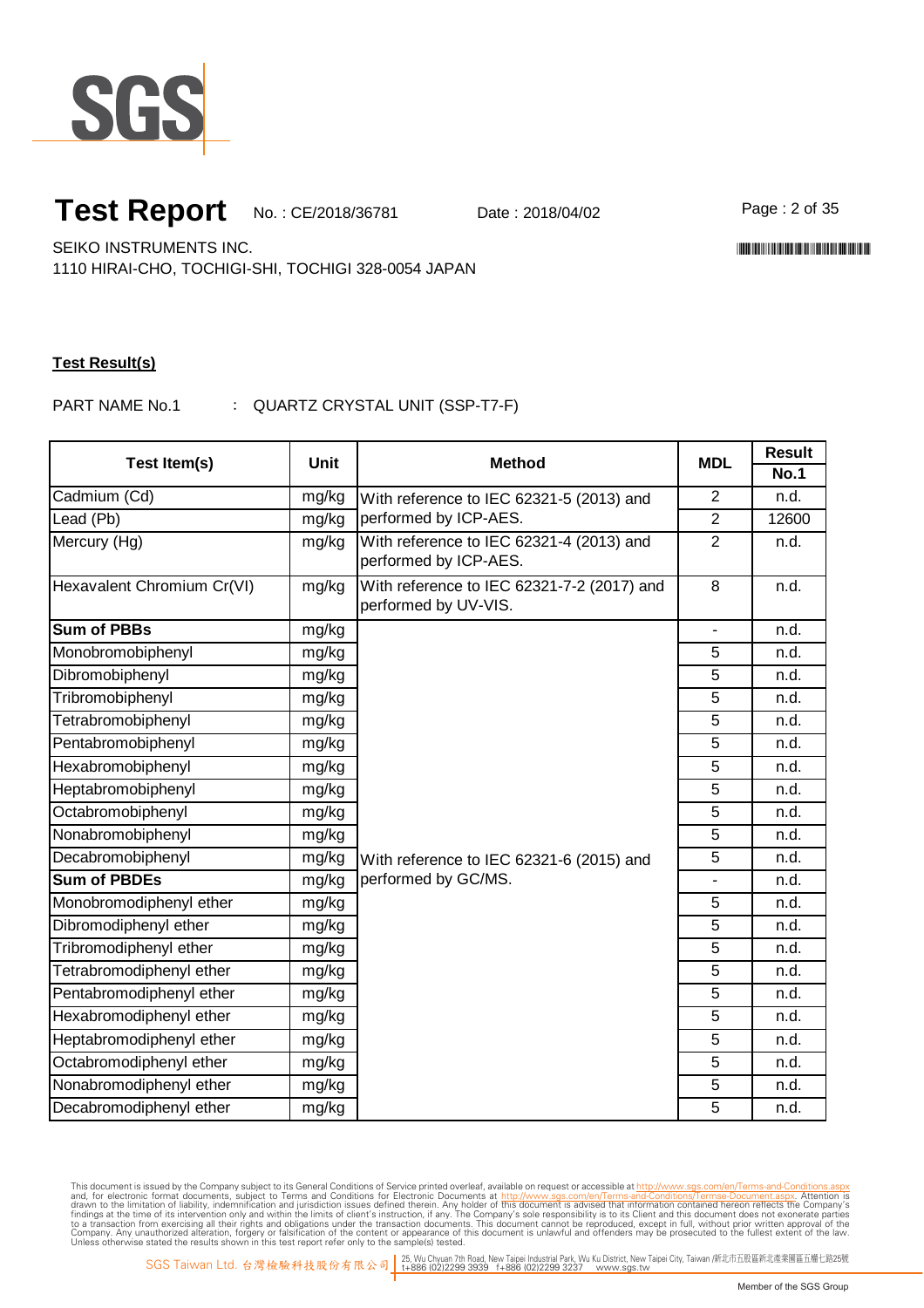

Page: 3 of 35

\*CE/2018/36781\*CE/2018/38781\*CE/2018/38781\*CE/2018

SEIKO INSTRUMENTS INC.

1110 HIRAI-CHO, TOCHIGI-SHI, TOCHIGI 328-0054 JAPAN

|                                                                                                                                                                                                                    |             | <b>Method</b>                                                             | <b>MDL</b> | <b>Result</b> |
|--------------------------------------------------------------------------------------------------------------------------------------------------------------------------------------------------------------------|-------------|---------------------------------------------------------------------------|------------|---------------|
| <b>Test Item(s)</b>                                                                                                                                                                                                | <b>Unit</b> |                                                                           |            | <b>No.1</b>   |
| Hexabromocyclododecane<br>(HBCDD) and all major<br>diastereoisomers identified ( $\alpha$ -<br>HBCDD, β-HBCDD, γ-HBCDD)<br>(CAS No.: 25637-99-4 and 3194-<br>55-6 (134237-51-7, 134237-50-6,<br>$134237 - 52 - 8)$ | mg/kg       | With reference to IEC 62321 (2008). Analysis<br>was performed by GC/MS.   | 5          | n.d.          |
| <b>BBP</b> (Butyl Benzyl phthalate)<br>(CAS No.: 85-68-7)                                                                                                                                                          | mg/kg       |                                                                           | 50         | n.d.          |
| DBP (Dibutyl phthalate) (CAS<br>No.: 84-74-2)                                                                                                                                                                      | mg/kg       |                                                                           | 50         | n.d.          |
| DIBP (Di-isobutyl phthalate) (CAS<br>No.: 84-69-5)                                                                                                                                                                 | mg/kg       | With reference to IEC 62321-8 (2017).<br>Analysis was performed by GC/MS. | 50         | n.d.          |
| DEHP (Di- (2-ethylhexyl)<br>phthalate) (CAS No.: 117-81-7)                                                                                                                                                         | mg/kg       |                                                                           | 50         | n.d.          |
| DNOP (Di-n-octyl phthalate)<br>(CAS No.: 117-84-0)                                                                                                                                                                 | mg/kg       |                                                                           | 50         | n.d.          |
| DINP (Di-isononyl phthalate) (CAS<br>No.: 28553-12-0; 68515-48-0)                                                                                                                                                  | mg/kg       |                                                                           | 50         | n.d.          |
| DIDP (Di-isodecyl phthalate) (CAS<br>No.: 26761-40-0; 68515-49-1)                                                                                                                                                  | mg/kg       |                                                                           | 50         | n.d.          |
| DNHP (Di-n-hexyl phthalate)<br>(CAS No.: 84-75-3)                                                                                                                                                                  | mg/kg       |                                                                           | 50         | n.d.          |
| Halogen                                                                                                                                                                                                            |             |                                                                           |            |               |
| Halogen-Fluorine (F)<br>(CAS No.: 14762-94-8)                                                                                                                                                                      | mg/kg       |                                                                           | 50         | n.d.          |
| Halogen-Chlorine (CI)<br>(CAS No.: 22537-15-1)                                                                                                                                                                     | mg/kg       | With reference to BS EN 14582 (2016).                                     | 50         | n.d.          |
| Halogen-Bromine (Br)<br>(CAS No.: 10097-32-2)                                                                                                                                                                      | mg/kg       | Analysis was performed by IC.                                             | 50         | n.d.          |
| Halogen-Iodine (I)<br>(CAS No.: 14362-44-8)                                                                                                                                                                        | mg/kg       |                                                                           | 50         | n.d.          |
| Perfluorooctane sulfonates<br>(PFOS-Acid, Metal Salt, Amide)                                                                                                                                                       | mg/kg       | With reference to US EPA 3550C (2007).                                    | 10         | n.d.          |
| PFOA (CAS No.: 335-67-1)                                                                                                                                                                                           | mg/kg       | Analysis was performed by LC/MS.                                          | 10         | n.d.          |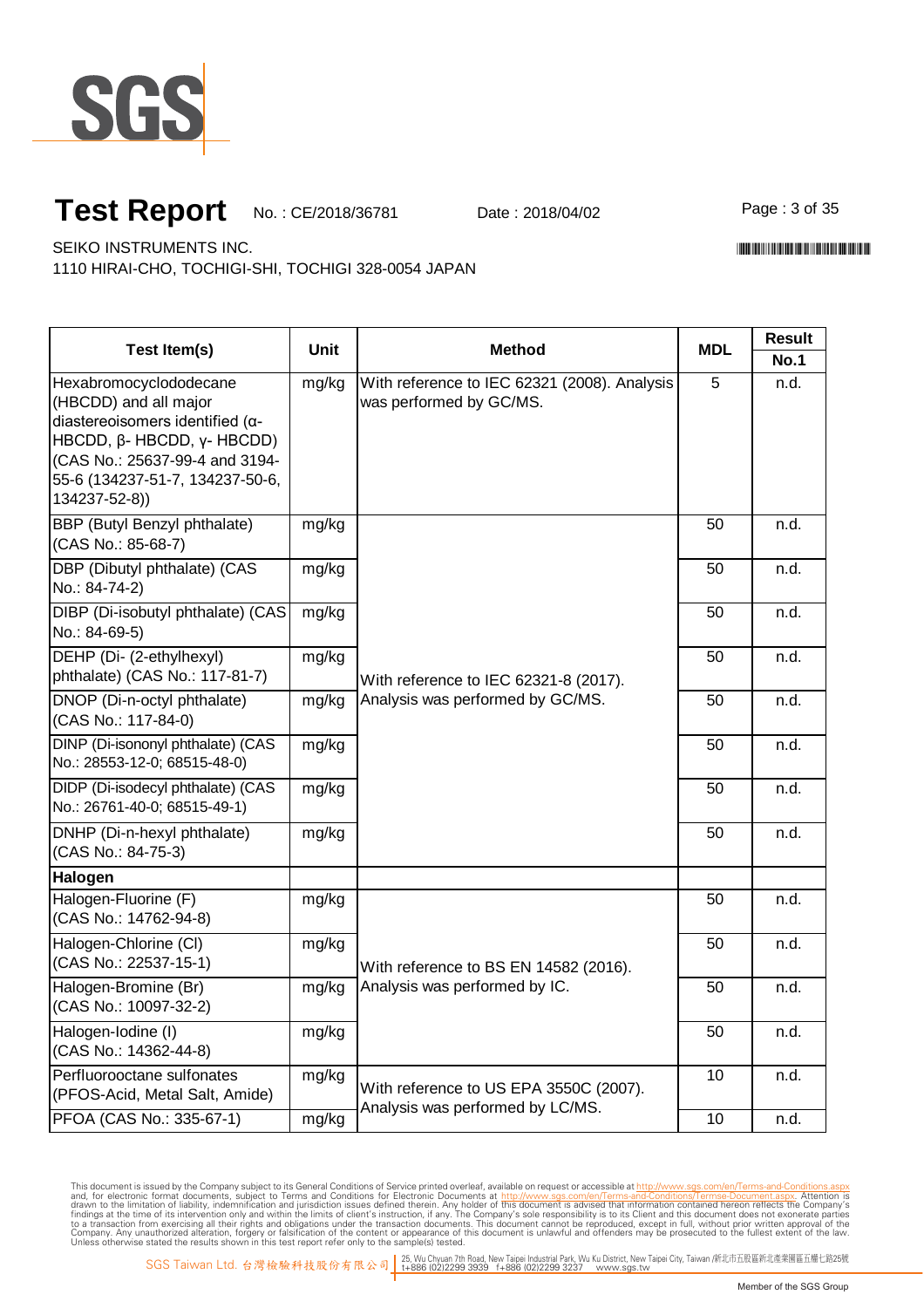

Page: 4 of 35

\*CE/2018/36781\*CE/2018/38781\*CE/2018/38781\*CE/2018

SEIKO INSTRUMENTS INC.

1110 HIRAI-CHO, TOCHIGI-SHI, TOCHIGI 328-0054 JAPAN

| Test Item(s)                                                                                   | <b>Unit</b> | <b>Method</b>                                                               | <b>MDL</b>     | <b>Result</b> |
|------------------------------------------------------------------------------------------------|-------------|-----------------------------------------------------------------------------|----------------|---------------|
|                                                                                                |             |                                                                             |                | <b>No.1</b>   |
| Nickel (Ni)                                                                                    | mg/kg       | With reference to US EPA 3052 (1996).<br>Analysis was performed by ICP-AES. | $\overline{2}$ | 122000        |
| Arsenic (As)                                                                                   | mg/kg       | With reference to US EPA 3052 (1996).<br>Analysis was performed by ICP-AES. | $\overline{2}$ | n.d.          |
| Antimony (Sb)                                                                                  | mg/kg       | With reference to US EPA 3052 (1996).<br>Analysis was performed by ICP-AES. | $\overline{2}$ | n.d.          |
| Beryllium (Be)                                                                                 | mg/kg       | With reference to US EPA 3052 (1996).<br>Analysis was performed by ICP-AES. | 2              | n.d.          |
| Polychlorinated Biphenyls (PCBs)<br>(CAS No.: 1336-36-3)                                       | mg/kg       | With reference to US EPA 3550C (2007).<br>Analysis was performed by GC/MS.  | 0.5            | n.d.          |
| Polychlorinated Naphthalene<br>(PCNs)                                                          | mg/kg       | With reference to US EPA 3550C (2007).<br>Analysis was performed by GC/MS.  | 5              | n.d.          |
| Polychlorinated Terphenyls<br>(PCTs)                                                           | mg/kg       | With reference to US EPA 3550C (2007).<br>Analysis was performed by GC/MS.  | 0.5            | n.d.          |
| Alkanes, C10-13, chloro (Short<br><b>Chain Chlorinated Paraffins)</b><br>(CAS No.: 85535-84-8) | mg/kg       | With reference to US EPA 3550C (2007).<br>Analysis was performed by GC/MS.  | 100            | n.d.          |
| Formaldehyde (CAS No.: 50-00-<br>0)                                                            | mg/kg       | With reference to ISO 17226-1(2008).<br>Analysis was performed by HPLC/DAD. | 3              | n.d.          |
| <b>AZO</b>                                                                                     |             |                                                                             |                |               |
| 1): 4-AMINODIPHENYL (CAS<br>No.: 92-67-1)                                                      | mg/kg       | With reference to LFGB 82.02-2 (2013).<br>Analysis was performed by GC/MS.  | 3              | n.d.          |
| 2): BENZIDINE (CAS No.: 92-87-<br>5)                                                           | mg/kg       | With reference to LFGB 82.02-2 (2013).<br>Analysis was performed by GC/MS.  | 3              | n.d.          |
| 3): 4-CHLORO-O-TOLUIDINE<br>(CAS No.: 95-69-2)                                                 | mg/kg       | With reference to LFGB 82.02-2 (2013).<br>Analysis was performed by GC/MS.  | 3              | n.d.          |
| 4): 2-NAPHTHYLAMINE (CAS<br>No.: 91-59-8)                                                      | mg/kg       | With reference to LFGB 82.02-2 (2013).<br>Analysis was performed by GC/MS.  | 3              | n.d.          |
| 5): O-AMINOAZOTOLUENE<br>(CAS No.: 97-56-3)                                                    | mg/kg       | With reference to LFGB 82.02-2 (2013).<br>Analysis was performed by GC/MS.  | 3              | n.d.          |
| 6): 2-AMINO-4-NITROTOLUENE<br>(CAS No.: 99-55-8)                                               | mg/kg       | With reference to LFGB 82.02-2 (2013).<br>Analysis was performed by GC/MS.  | 3              | n.d.          |
| 7): P-CHLOROANILINE (CAS<br>No.: 106-47-8)                                                     | mg/kg       | With reference to LFGB 82.02-2 (2013).<br>Analysis was performed by GC/MS.  | 3              | n.d.          |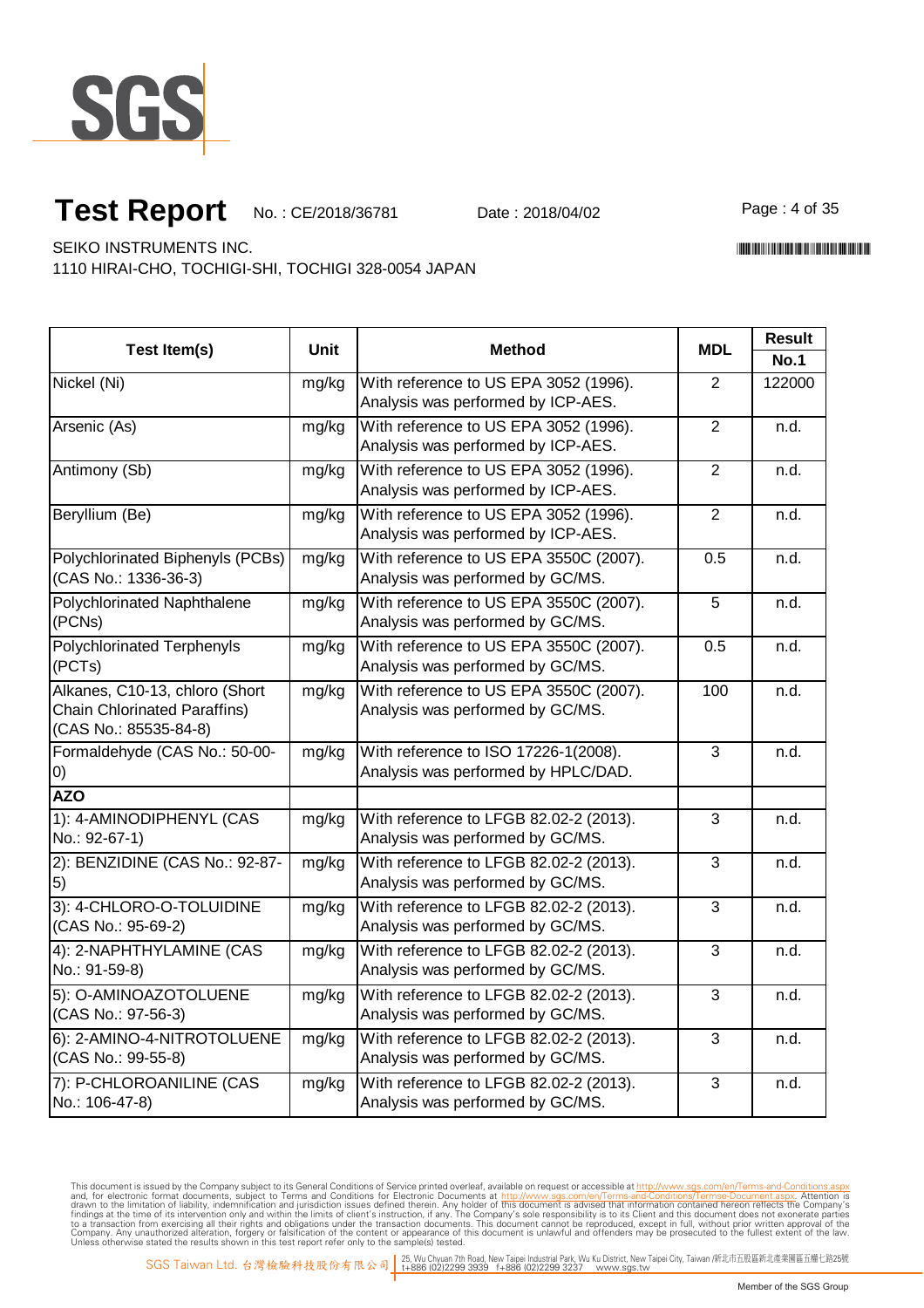

Page: 5 of 35

\*CE/2018/36781\*CE/2018/38781\*CE/2018/38781\*CE/2018

SEIKO INSTRUMENTS INC.

1110 HIRAI-CHO, TOCHIGI-SHI, TOCHIGI 328-0054 JAPAN

| <b>Test Item(s)</b>                                                              | <b>Unit</b> | <b>Method</b>                                                              | <b>MDL</b>     | <b>Result</b>       |
|----------------------------------------------------------------------------------|-------------|----------------------------------------------------------------------------|----------------|---------------------|
| 8): 2,4-DIAMINOANISOLE (CAS<br>No.: 615-05-4)                                    | mg/kg       | With reference to LFGB 82.02-2 (2013).<br>Analysis was performed by GC/MS. | 3              | <b>No.1</b><br>n.d. |
| 9:4.4'<br><b>DIAMINODIPHENYLMETHANE</b><br>(CAS No.: 101-77-9)                   | mg/kg       | With reference to LFGB 82.02-2 (2013).<br>Analysis was performed by GC/MS. | 3              | n.d.                |
| 10): 3,3'-DICHLOROBENZIDINE<br>(CAS No.: 91-94-1)                                | mg/kg       | With reference to LFGB 82.02-2 (2013).<br>Analysis was performed by GC/MS. | 3              | n.d.                |
| $11$ : $3,3'$ -<br>DIMETHOXYBENZIDINE (CAS<br>No.: 119-90-4)                     | mg/kg       | With reference to LFGB 82.02-2 (2013).<br>Analysis was performed by GC/MS. | 3              | n.d.                |
| 12): 3,3'-DIMETHYLBENZIDINE<br>(CAS No.: 119-93-7)                               | mg/kg       | With reference to LFGB 82.02-2 (2013).<br>Analysis was performed by GC/MS. | 3              | n.d.                |
| 13): 3,3'-DIMETHYL-4,4'-<br><b>DIAMINODIPHENYLMETHANE</b><br>(CAS No.: 838-88-0) | mg/kg       | With reference to LFGB 82.02-2 (2013).<br>Analysis was performed by GC/MS. | $\overline{3}$ | n.d.                |
| 14): P-CRESIDINE (2-<br>METHOXY-5-METHYLANILINE)<br>(CAS No.: 120-71-8)          | mg/kg       | With reference to LFGB 82.02-2 (2013).<br>Analysis was performed by GC/MS. | 3              | n.d.                |
| 15): 4,4'-METHYLENE-BIS- (2-<br>CHLOROANILINE) (CAS No.:<br>$101 - 14 - 4$       | mg/kg       | With reference to LFGB 82.02-2 (2013).<br>Analysis was performed by GC/MS. | 3              | n.d.                |
| 16): 4,4'-OXYDIANILINE (CAS<br>No.: 101-80-4)                                    | mg/kg       | With reference to LFGB 82.02-2 (2013).<br>Analysis was performed by GC/MS. | $\overline{3}$ | n.d.                |
| 17): 4,4'-THIODIANILINE (CAS<br>No.: 139-65-1)                                   | mg/kg       | With reference to LFGB 82.02-2 (2013).<br>Analysis was performed by GC/MS. | 3              | n.d.                |
| 18): O-TOLUIDINE (CAS No.: 95-<br>$53-4)$                                        | mg/kg       | With reference to LFGB 82.02-2 (2013).<br>Analysis was performed by GC/MS. | $\overline{3}$ | n.d.                |
| 19): 2,4-TOLUYLENEDIAMINE<br>(CAS No.: 95-80-7)                                  | mg/kg       | With reference to LFGB 82.02-2 (2013).<br>Analysis was performed by GC/MS. | 3              | n.d.                |
| 20): 2,4,5-TRIMETHYLANILINE<br>(CAS No.: 137-17-7)                               | mg/kg       | With reference to LFGB 82.02-2 (2013).<br>Analysis was performed by GC/MS. | $\overline{3}$ | n.d.                |
| 21): O-ANISIDINE (CAS No.: 90-<br>$(04-0)$                                       | mg/kg       | With reference to LFGB 82.02-2 (2013).<br>Analysis was performed by GC/MS. | 3              | n.d.                |
| 22): 4-AMINOAZOBENZENE<br>(CAS No.: 60-09-3)                                     | mg/kg       | With reference to LFGB 82.02-2 (2013).<br>Analysis was performed by GC/MS. | 3              | n.d.                |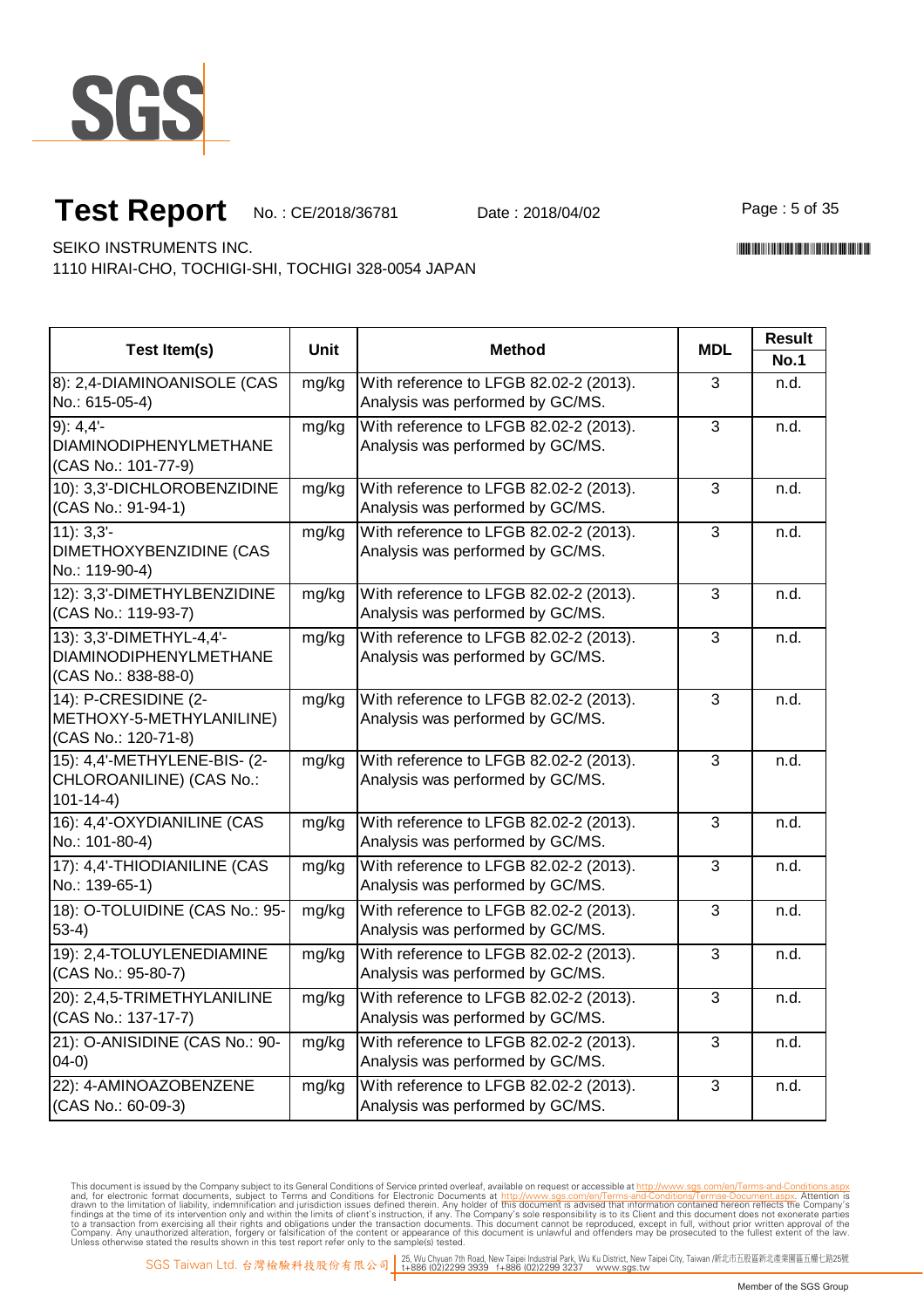

Page: 6 of 35

SEIKO INSTRUMENTS INC.

1110 HIRAI-CHO, TOCHIGI-SHI, TOCHIGI 328-0054 JAPAN

|                                                  |               |                                                                                                                                                                                                             |                | <b>Result</b> |  |
|--------------------------------------------------|---------------|-------------------------------------------------------------------------------------------------------------------------------------------------------------------------------------------------------------|----------------|---------------|--|
| <b>Test Item(s)</b>                              | Unit          | <b>Method</b>                                                                                                                                                                                               | <b>MDL</b>     | <b>No.1</b>   |  |
| 23): 2,4-XYLIDINE (CAS No.: 95-<br>$68-1)$       | mg/kg         | With reference to LFGB 82.02-2 (2013).<br>Analysis was performed by GC/MS.                                                                                                                                  | 3              | n.d.          |  |
| 24): 2,6-XYLIDINE (CAS No.: 87-<br>$62 - 7$ )    | mg/kg         | With reference to LFGB 82.02-2 (2013).<br>Analysis was performed by GC/MS.                                                                                                                                  | 3              | n.d.          |  |
| Tributyl Tin (TBT)                               | mg/kg         | With reference to ISO 17353 (2004). Analysis<br>was performed by GC/FPD.                                                                                                                                    | 0.03           | n.d.          |  |
| Triphenyl Tin (TphT)                             | mg/kg         | With reference to ISO 17353 (2004). Analysis<br>was performed by GC/FPD.                                                                                                                                    | 0.03           | n.d.          |  |
| <b>PVC</b>                                       | $\star\star$  | Analysis was performed by FTIR and FLAME<br>Test.                                                                                                                                                           | $\blacksquare$ | Negative      |  |
| <b>Asbestos</b>                                  |               |                                                                                                                                                                                                             |                |               |  |
| Chrysotile (CAS No.: 12001-29-5)                 | $\%$          |                                                                                                                                                                                                             | $\blacksquare$ | Negative      |  |
| Amosite (CAS No.: 12172-73-5)                    | $\frac{0}{0}$ | With reference to EPA 600/R-93/116 (1993).<br>Analysis was performed by Stereo<br>Microscope (SM), Dispersion Staining<br>Polarized Light Microscope (DS-PLM) and X-<br>ray Diffraction Spectrometer (XRD). |                | Negative      |  |
| Crocidolite (CAS No.: 12001-28-<br>4)            | $\frac{0}{6}$ |                                                                                                                                                                                                             |                | Negative      |  |
| Anthophyllite (CAS No.: 77536-<br>$67-5)$        | $\frac{9}{6}$ |                                                                                                                                                                                                             |                | Negative      |  |
| Tremolite (CAS No.: 77536-68-6)                  | $\frac{0}{6}$ |                                                                                                                                                                                                             |                | Negative      |  |
| Actinolite (CAS No.: 77536-66-4)                 | $\frac{0}{0}$ |                                                                                                                                                                                                             |                | Negative      |  |
| <b>CFC's (Chlorofluorocarbons)</b>               |               |                                                                                                                                                                                                             |                |               |  |
| Group I                                          |               |                                                                                                                                                                                                             |                |               |  |
| Chlorofluorocarbon-11 (CAS No.:<br>75-69-4)      | mg/kg         | With reference to US EPA 5021A (2014).<br>Analysis was performed by GC/MS.                                                                                                                                  | $\mathbf{1}$   | n.d.          |  |
| Chlorofluorocarbon-12 (CAS No.:<br>$75 - 71 - 8$ | mg/kg         | With reference to US EPA 5021A (2014).<br>Analysis was performed by GC/MS.                                                                                                                                  | 1              | n.d.          |  |
| Chlorofluorocarbon-113 (CAS<br>No.: 76-13-1)     | mg/kg         | With reference to US EPA 5021A (2014).<br>Analysis was performed by GC/MS.                                                                                                                                  | $\mathbf{1}$   | n.d.          |  |
| Chlorofluorocarbon-114 (CAS<br>No.: 76-14-2)     | mg/kg         | With reference to US EPA 5021A (2014).<br>Analysis was performed by GC/MS.                                                                                                                                  | $\mathbf{1}$   | n.d.          |  |
| Chlorofluorocarbon-115 (CAS<br>No.: 76-15-3)     | mg/kg         | With reference to US EPA 5021A (2014).<br>Analysis was performed by GC/MS.                                                                                                                                  | $\mathbf{1}$   | n.d.          |  |
| Group III                                        |               |                                                                                                                                                                                                             |                |               |  |
| Chlorofluorocarbon-13 (CAS No.:<br>75-72-9)      | mg/kg         | With reference to US EPA 5021A (2014).<br>Analysis was performed by GC/MS.                                                                                                                                  | 1              | n.d.          |  |

This document is issued by the Company subject to Terms and Conditions of Service printed overleaf, available on request or accessible at th<u>ttp://www.sgs.com/en/Terms-and-Conditions/Termse-Document as apx</u><br>and, for electr

\*CE/2018/36781\*CE/2018/38781\*CE/2018/38781\*CE/2018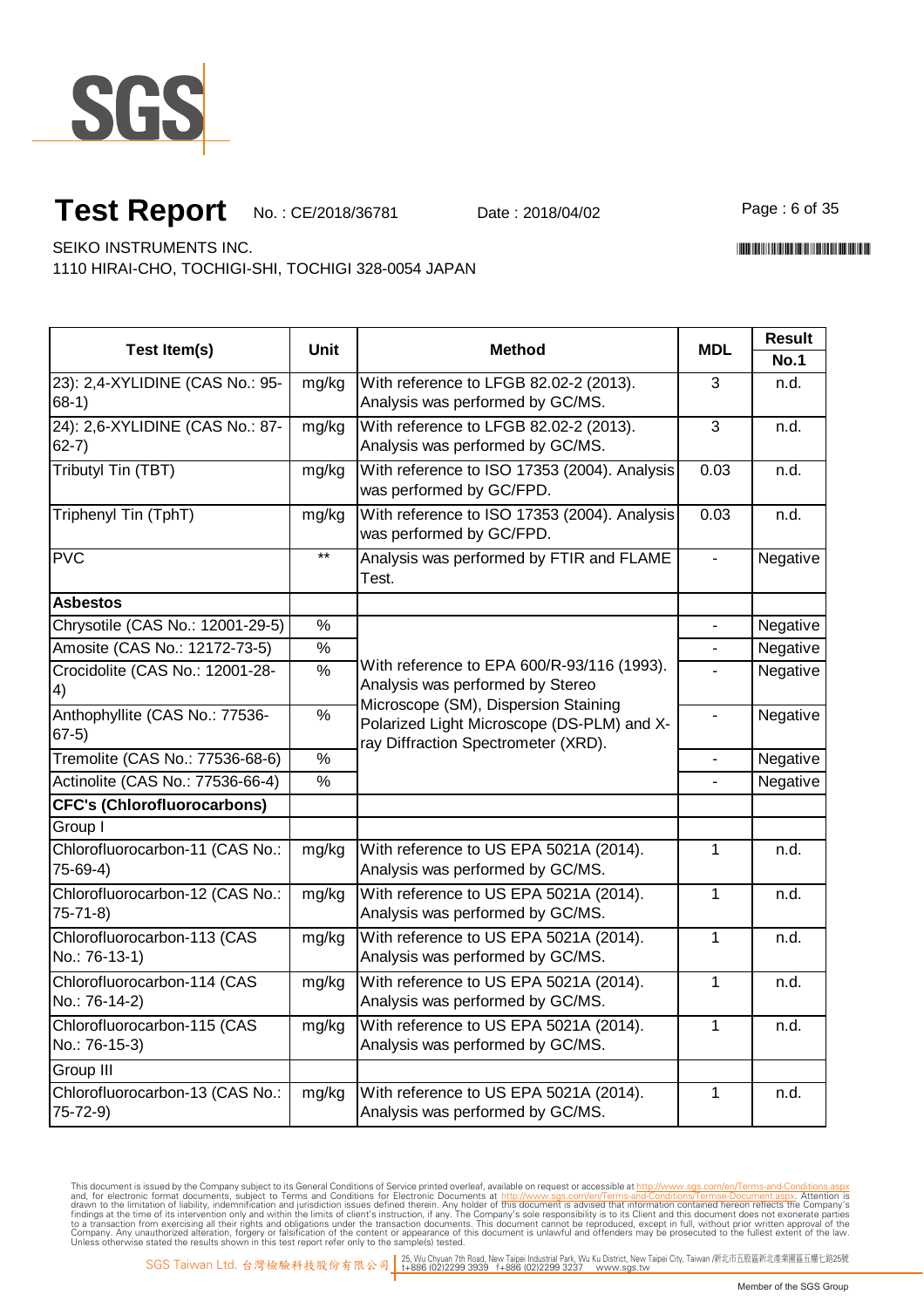

Page: 7 of 35

SEIKO INSTRUMENTS INC.

1110 HIRAI-CHO, TOCHIGI-SHI, TOCHIGI 328-0054 JAPAN

| <b>Test Item(s)</b>                             | <b>Unit</b> | <b>Method</b>                                                              | <b>MDL</b>   | <b>Result</b><br><b>No.1</b> |
|-------------------------------------------------|-------------|----------------------------------------------------------------------------|--------------|------------------------------|
| Chlorofluorocarbon-111 (CAS<br>No.: 354-56-3)   | mg/kg       | With reference to US EPA 5021A (2014).<br>Analysis was performed by GC/MS. | 1            | n.d.                         |
| Chlorofluorocarbon-112 (CAS<br>No.: 76-12-0)    | mg/kg       | With reference to US EPA 5021A (2014).<br>Analysis was performed by GC/MS. | $\mathbf{1}$ | n.d.                         |
| Chlorofluorocarbon-211 (CAS<br>No.: 422-78-6)   | mg/kg       | With reference to US EPA 5021A (2014).<br>Analysis was performed by GC/MS. | 1            | n.d.                         |
| Chlorofluorocarbon-212 (CAS<br>No.: 3182-26-1)  | mg/kg       | With reference to US EPA 5021A (2014).<br>Analysis was performed by GC/MS. | $\mathbf{1}$ | n.d.                         |
| Chlorofluorocarbon-213 (CAS<br>No.: 2354-06-5)  | mg/kg       | With reference to US EPA 5021A (2014).<br>Analysis was performed by GC/MS. | $\mathbf{1}$ | n.d.                         |
| Chlorofluorocarbon-214 (CAS<br>No.: 29255-31-0) | mg/kg       | With reference to US EPA 5021A (2014).<br>Analysis was performed by GC/MS. | 1            | n.d.                         |
| Chlorofluorocarbon-215 (CAS<br>No.: 4259-43-2)  | mg/kg       | With reference to US EPA 5021A (2014).<br>Analysis was performed by GC/MS. | 1            | n.d.                         |
| Chlorofluorocarbon-216 (CAS<br>No.: 661-97-2)   | mg/kg       | With reference to US EPA 5021A (2014).<br>Analysis was performed by GC/MS. | $\mathbf{1}$ | n.d.                         |
| Chlorofluorocarbon-217 (CAS<br>No.: 422-86-6)   | mg/kg       | With reference to US EPA 5021A (2014).<br>Analysis was performed by GC/MS. | $\mathbf{1}$ | n.d.                         |
| <b>HCFCs</b><br>(Hydrochlorofluorocarbons)      |             |                                                                            |              |                              |
| HCFC-21 (CAS No.: 75-43-4)                      | mg/kg       | With reference to US EPA 5021A (2014).<br>Analysis was performed by GC/MS. | 1            | n.d.                         |
| HCFC-22 (CAS No.: 75-45-6)                      | mg/kg       | With reference to US EPA 5021A (2014).<br>Analysis was performed by GC/MS. | 1            | n.d.                         |
| HCFC-31 (CAS No.: 593-70-4)                     | mg/kg       | With reference to US EPA 5021A (2014).<br>Analysis was performed by GC/MS. | $\mathbf{1}$ | n.d.                         |
| HCFC-121 (CAS No.: 354-14-3)                    | mg/kg       | With reference to US EPA 5021A (2014).<br>Analysis was performed by GC/MS. | 1            | n.d.                         |
| HCFC-122 (CAS No.: 354-21-2)                    | mg/kg       | With reference to US EPA 5021A (2014).<br>Analysis was performed by GC/MS. | 1            | n.d.                         |
| HCFC-123 (CAS No.: 306-83-2)                    | mg/kg       | With reference to US EPA 5021A (2014).<br>Analysis was performed by GC/MS. | 1            | n.d.                         |
| HCFC-124 (CAS No.: 2837-89-0)                   | mg/kg       | With reference to US EPA 5021A (2014).<br>Analysis was performed by GC/MS. | 1            | n.d.                         |
| HCFC-131 (CAS No.: 359-28-4)                    | mg/kg       | With reference to US EPA 5021A (2014).<br>Analysis was performed by GC/MS. | 1            | n.d.                         |

This document is issued by the Company subject to Terms and Conditions of Service printed overleaf, available on request or accessible at th<u>ttp://www.sgs.com/en/Terms-and-Conditions/Termse-Document as apx</u><br>and, for electr

\*CE/2018/36781\*CE/2018/38781\*CE/2018/38781\*CE/2018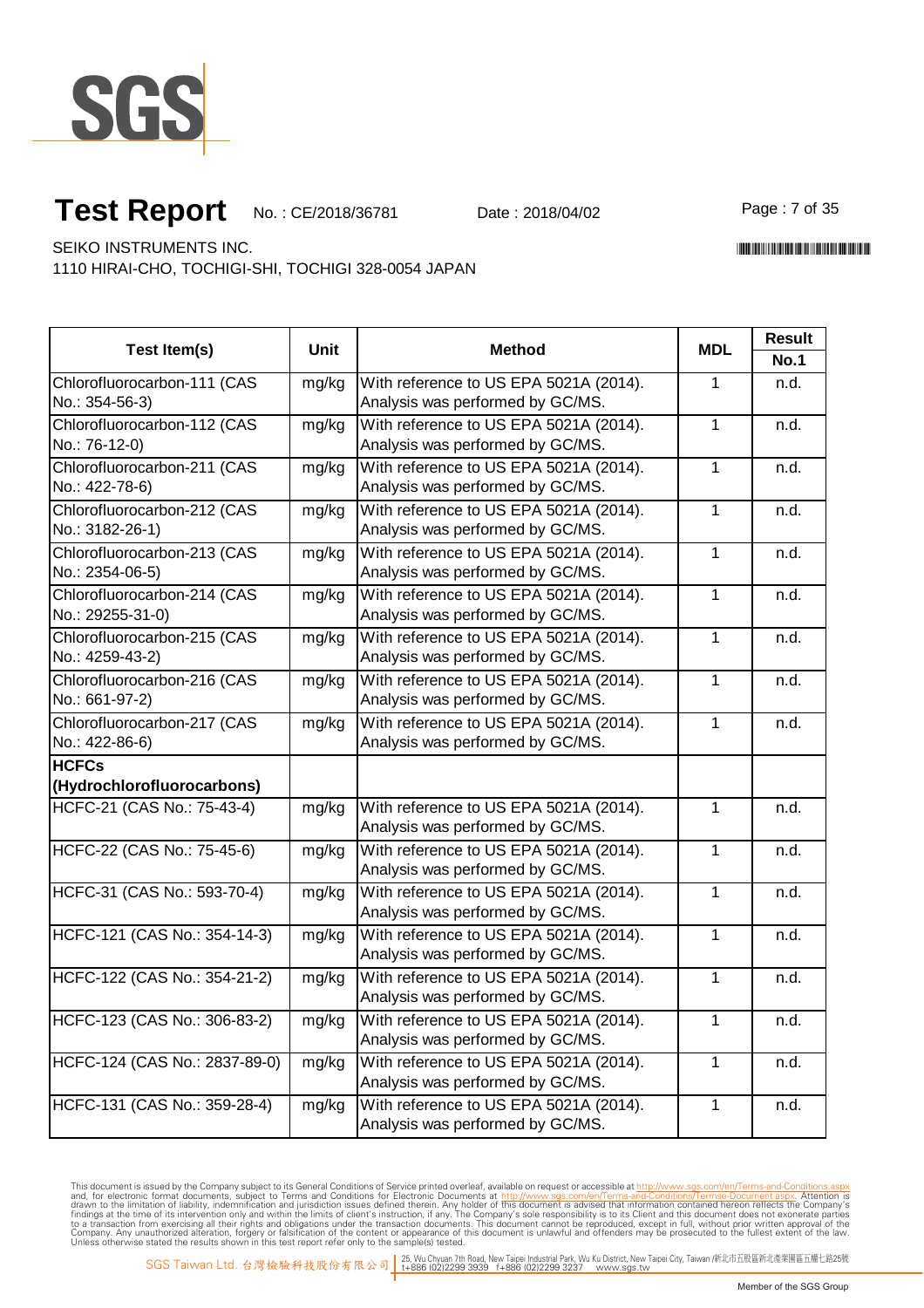

Page: 8 of 35

\*CE/2018/36781\*CE/2018/38781\*CE/2018/38781\*CE/2018

SEIKO INSTRUMENTS INC.

1110 HIRAI-CHO, TOCHIGI-SHI, TOCHIGI 328-0054 JAPAN

| <b>Test Item(s)</b>                               | Unit  | <b>Method</b>                                                              | <b>MDL</b>     | <b>Result</b><br><b>No.1</b> |
|---------------------------------------------------|-------|----------------------------------------------------------------------------|----------------|------------------------------|
| HCFC-132b (CAS No.: 1649-08-<br>$\left( \right)$  | mg/kg | With reference to US EPA 5021A (2014).<br>Analysis was performed by GC/MS. | 1              | n.d.                         |
| HCFC-133a (CAS No.: 75-88-7)                      | mg/kg | With reference to US EPA 5021A (2014).<br>Analysis was performed by GC/MS. | $\mathbf{1}$   | n.d.                         |
| HCFC-141b (CAS No.: 1717-00-<br>6)                | mg/kg | With reference to US EPA 5021A (2014).<br>Analysis was performed by GC/MS. | $\mathbf 1$    | n.d.                         |
| HCFC-142b (CAS No.: 75-68-3)                      | mg/kg | With reference to US EPA 5021A (2014).<br>Analysis was performed by GC/MS. | $\mathbf{1}$   | n.d.                         |
| HCFC-221 (CAS No.: 422-26-4)                      | mg/kg | With reference to US EPA 5021A (2014).<br>Analysis was performed by GC/MS. | $\mathbf{1}$   | n.d.                         |
| HCFC-222 (CAS No.: 422-49-1)                      | mg/kg | With reference to US EPA 5021A (2014).<br>Analysis was performed by GC/MS. | 1              | n.d.                         |
| HCFC-223 (CAS No.: 422-52-6)                      | mg/kg | With reference to US EPA 5021A (2014).<br>Analysis was performed by GC/MS. | 1              | n.d.                         |
| HCFC-224 (CAS No.: 422-54-8)                      | mg/kg | With reference to US EPA 5021A (2014).<br>Analysis was performed by GC/MS. | 1              | n.d.                         |
| HCFC-225ca (CAS No.: 422-56-<br>$\left( 0\right)$ | mg/kg | With reference to US EPA 5021A (2014).<br>Analysis was performed by GC/MS. | 1              | n.d.                         |
| HCFC-225cb (CAS No.: 507-55-                      | mg/kg | With reference to US EPA 5021A (2014).<br>Analysis was performed by GC/MS. | $\mathbf{1}$   | n.d.                         |
| HCFC-226 (CAS No.: 431-87-8)                      | mg/kg | With reference to US EPA 5021A (2014).<br>Analysis was performed by GC/MS. | $\mathbf{1}$   | n.d.                         |
| HCFC-231 (CAS No.: 421-94-3)                      | mg/kg | With reference to US EPA 5021A (2014).<br>Analysis was performed by GC/MS. | $\overline{1}$ | n.d.                         |
| HCFC-232 (CAS No.: 460-89-9)                      | mg/kg | With reference to US EPA 5021A (2014).<br>Analysis was performed by GC/MS. | $\mathbf{1}$   | n.d.                         |
| HCFC-233 (CAS No.: 7125-84-0)                     | mg/kg | With reference to US EPA 5021A (2014).<br>Analysis was performed by GC/MS. | $\mathbf{1}$   | n.d.                         |
| HCFC-234 (CAS No.: 425-94-5)                      | mg/kg | With reference to US EPA 5021A (2014).<br>Analysis was performed by GC/MS. | $\mathbf{1}$   | n.d.                         |
| HCFC-235 (CAS No.: 460-92-4)                      | mg/kg | With reference to US EPA 5021A (2014).<br>Analysis was performed by GC/MS. | $\mathbf{1}$   | n.d.                         |
| HCFC-241 (CAS No.: 666-27-3)                      | mg/kg | With reference to US EPA 5021A (2014).<br>Analysis was performed by GC/MS. | $\mathbf{1}$   | n.d.                         |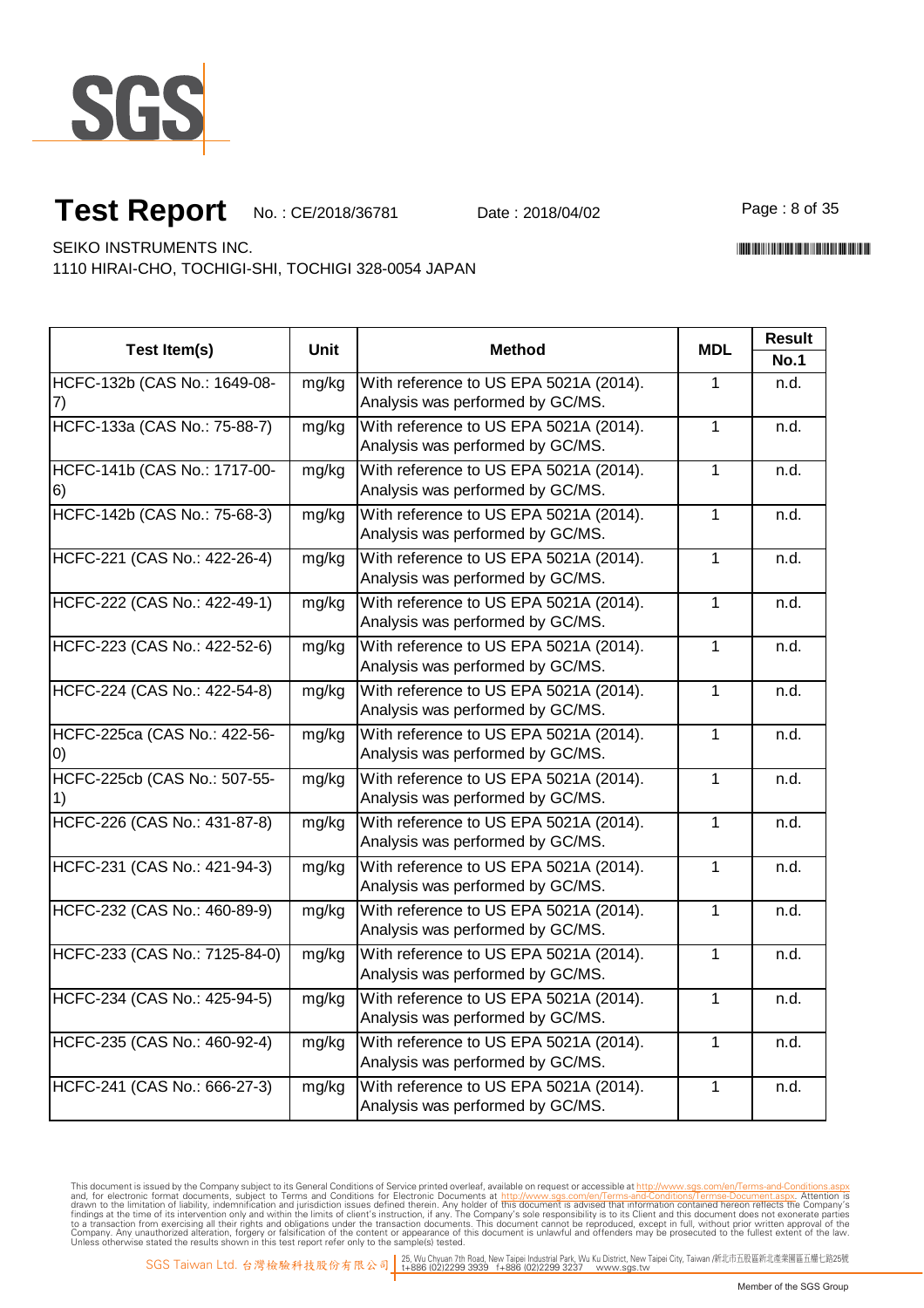

Page: 9 of 35

\*CE/2018/36781\*CE/2018/38781\*CE/2018/38781\*CE/2018

SEIKO INSTRUMENTS INC.

1110 HIRAI-CHO, TOCHIGI-SHI, TOCHIGI 328-0054 JAPAN

| Test Item(s)                                   | <b>Unit</b> | <b>Method</b>                                                              | <b>MDL</b>   | <b>Result</b> |
|------------------------------------------------|-------------|----------------------------------------------------------------------------|--------------|---------------|
|                                                |             |                                                                            |              | <b>No.1</b>   |
| HCFC-242 (CAS No.: 460-63-9)                   | mg/kg       | With reference to US EPA 5021A (2014).<br>Analysis was performed by GC/MS. | 1            | n.d.          |
| HCFC-243 (CAS No.: 460-69-5)                   | mg/kg       | With reference to US EPA 5021A (2014).<br>Analysis was performed by GC/MS. | $\mathbf{1}$ | n.d.          |
| <b>HCFC-244</b>                                | mg/kg       | With reference to US EPA 5021A (2014).<br>Analysis was performed by GC/MS. | 1            | n.d.          |
| HCFC-251 (CAS No.: 421-41-0)                   | mg/kg       | With reference to US EPA 5021A (2014).<br>Analysis was performed by GC/MS. | 1            | n.d.          |
| HCFC-252 (CAS No.: 819-00-1)                   | mg/kg       | With reference to US EPA 5021A (2014).<br>Analysis was performed by GC/MS. | $\mathbf 1$  | n.d.          |
| HCFC-253 (CAS No.: 460-35-5)                   | mg/kg       | With reference to US EPA 5021A (2014).<br>Analysis was performed by GC/MS. | $\mathbf 1$  | n.d.          |
| HCFC-261 (CAS No.: 420-97-3)                   | mg/kg       | With reference to US EPA 5021A (2014).<br>Analysis was performed by GC/MS. | $\mathbf 1$  | n.d.          |
| HCFC-262 (CAS No.: 421-02-03)                  | mg/kg       | With reference to US EPA 5021A (2014).<br>Analysis was performed by GC/MS. | $\mathbf 1$  | n.d.          |
| HCFC-271 (CAS No.: 430-55-7)                   | mg/kg       | With reference to US EPA 5021A (2014).<br>Analysis was performed by GC/MS. | 1            | n.d.          |
| <b>Halons</b>                                  |             |                                                                            |              |               |
| Halon-1211 (CAS No.: 353-59-3)                 | mg/kg       | With reference to US EPA 5021A (2014).<br>Analysis was performed by GC/MS. | $\mathbf{1}$ | n.d.          |
| Halon-1301 (CAS No.: 75-63-8)                  | mg/kg       | With reference to US EPA 5021A (2014).<br>Analysis was performed by GC/MS. | $\mathbf 1$  | n.d.          |
| Halon-2402 (CAS No.: 124-73-2)                 | mg/kg       | With reference to US EPA 5021A (2014).<br>Analysis was performed by GC/MS. | 1            | n.d.          |
| Bromomethane (CAS No.: 74-83-<br>9)            | mg/kg       | With reference to US EPA 5021A (2014).<br>Analysis was performed by GC/MS. | $\mathbf 1$  | n.d.          |
| <b>HBFCs</b>                                   |             |                                                                            |              |               |
| (Hydrobromofluorocarbons)                      |             |                                                                            |              |               |
| HBFC-21B2 (CHFBr2) (CAS No.:<br>1868-53-7)     | mg/kg       | With reference to US EPA 5021A (2014).<br>Analysis was performed by GC/MS. | 1            | n.d.          |
| HBFC-22B1 (CHF2Br) (CAS No.:<br>1511-62-2)     | mg/kg       | With reference to US EPA 5021A (2014).<br>Analysis was performed by GC/MS. | 1            | n.d.          |
| HBFC-31B1 (CH2FBr) (CAS No.:<br>$373 - 52 - 4$ | mg/kg       | With reference to US EPA 5021A (2014).<br>Analysis was performed by GC/MS. | $\mathbf{1}$ | n.d.          |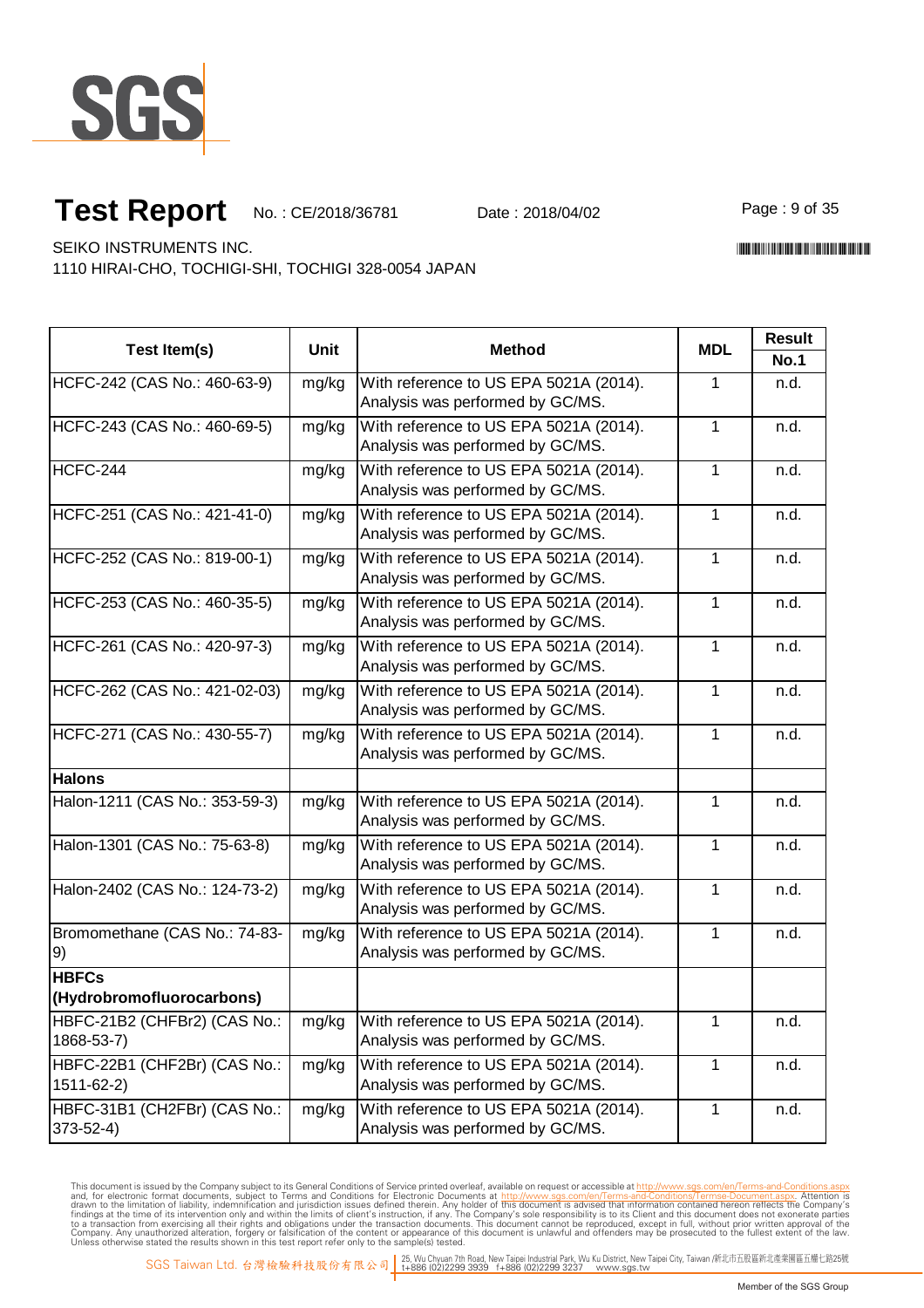

Page: 10 of 35

\*CE/2018/36781\*CE/2018/38781\*CE/2018/38781\*CE/2018

SEIKO INSTRUMENTS INC.

1110 HIRAI-CHO, TOCHIGI-SHI, TOCHIGI 328-0054 JAPAN

| Test Item(s)           | <b>Unit</b> | <b>Method</b>                                                              | <b>MDL</b>     | <b>Result</b> |
|------------------------|-------------|----------------------------------------------------------------------------|----------------|---------------|
|                        |             |                                                                            |                | <b>No.1</b>   |
| HBFC-121B4 (C2HFBr4)   | mg/kg       | With reference to US EPA 5021A (2014).<br>Analysis was performed by GC/MS. | 1              | n.d.          |
| HBFC-122B3 (C2HF2Br3)  | mg/kg       | With reference to US EPA 5021A (2014).<br>Analysis was performed by GC/MS. | $\mathbf{1}$   | n.d.          |
| HBFC-123B2 (C2HF3Br2)  | mg/kg       | With reference to US EPA 5021A (2014).<br>Analysis was performed by GC/MS. | $\mathbf 1$    | n.d.          |
| HBFC-124B1 (C2HF4Br)   | mg/kg       | With reference to US EPA 5021A (2014).<br>Analysis was performed by GC/MS. | $\mathbf{1}$   | n.d.          |
| HBFC-131B3 (C2H2FBr3)  | mg/kg       | With reference to US EPA 5021A (2014).<br>Analysis was performed by GC/MS. | 1              | n.d.          |
| HBFC-132B2 (C2H2F2Br2) | mg/kg       | With reference to US EPA 5021A (2014).<br>Analysis was performed by GC/MS. | $\mathbf{1}$   | n.d.          |
| HBFC-133B1 (C2H2F3Br)  | mg/kg       | With reference to US EPA 5021A (2014).<br>Analysis was performed by GC/MS. | $\mathbf{1}$   | n.d.          |
| HBFC-141B2 (C2H3FBr2)  | mg/kg       | With reference to US EPA 5021A (2014).<br>Analysis was performed by GC/MS. | 1              | n.d.          |
| HBFC-142B1 (C2H3F2Br)  | mg/kg       | With reference to US EPA 5021A (2014).<br>Analysis was performed by GC/MS. | $\mathbf{1}$   | n.d.          |
| HBFC-151B1 (C2H4FBr)   | mg/kg       | With reference to US EPA 5021A (2014).<br>Analysis was performed by GC/MS. | $\mathbf{1}$   | n.d.          |
| HBFC-221B6 (C3HFBr6)   | mg/kg       | With reference to US EPA 5021A (2014).<br>Analysis was performed by GC/MS. | $\mathbf{1}$   | n.d.          |
| HBFC-222B5 (C3HF2Br5)  | mg/kg       | With reference to US EPA 5021A (2014).<br>Analysis was performed by GC/MS. | $\overline{1}$ | n.d.          |
| HBFC-223B4 (C3HF3Br4)  | mg/kg       | With reference to US EPA 5021A (2014).<br>Analysis was performed by GC/MS. | $\mathbf{1}$   | n.d.          |
| HBFC-224B3 (C3HF4Br3)  | mg/kg       | With reference to US EPA 5021A (2014).<br>Analysis was performed by GC/MS. | $\overline{1}$ | n.d.          |
| HBFC-225B2 (C3HF5Br2)  | mg/kg       | With reference to US EPA 5021A (2014).<br>Analysis was performed by GC/MS. | $\mathbf{1}$   | n.d.          |
| HBFC-226B1 (C3HF6Br)   | mg/kg       | With reference to US EPA 5021A (2014).<br>Analysis was performed by GC/MS. | $\mathbf{1}$   | n.d.          |
| HBFC-231B5 (C3H2FBr5)  | mg/kg       | With reference to US EPA 5021A (2014).<br>Analysis was performed by GC/MS. | $\mathbf{1}$   | n.d.          |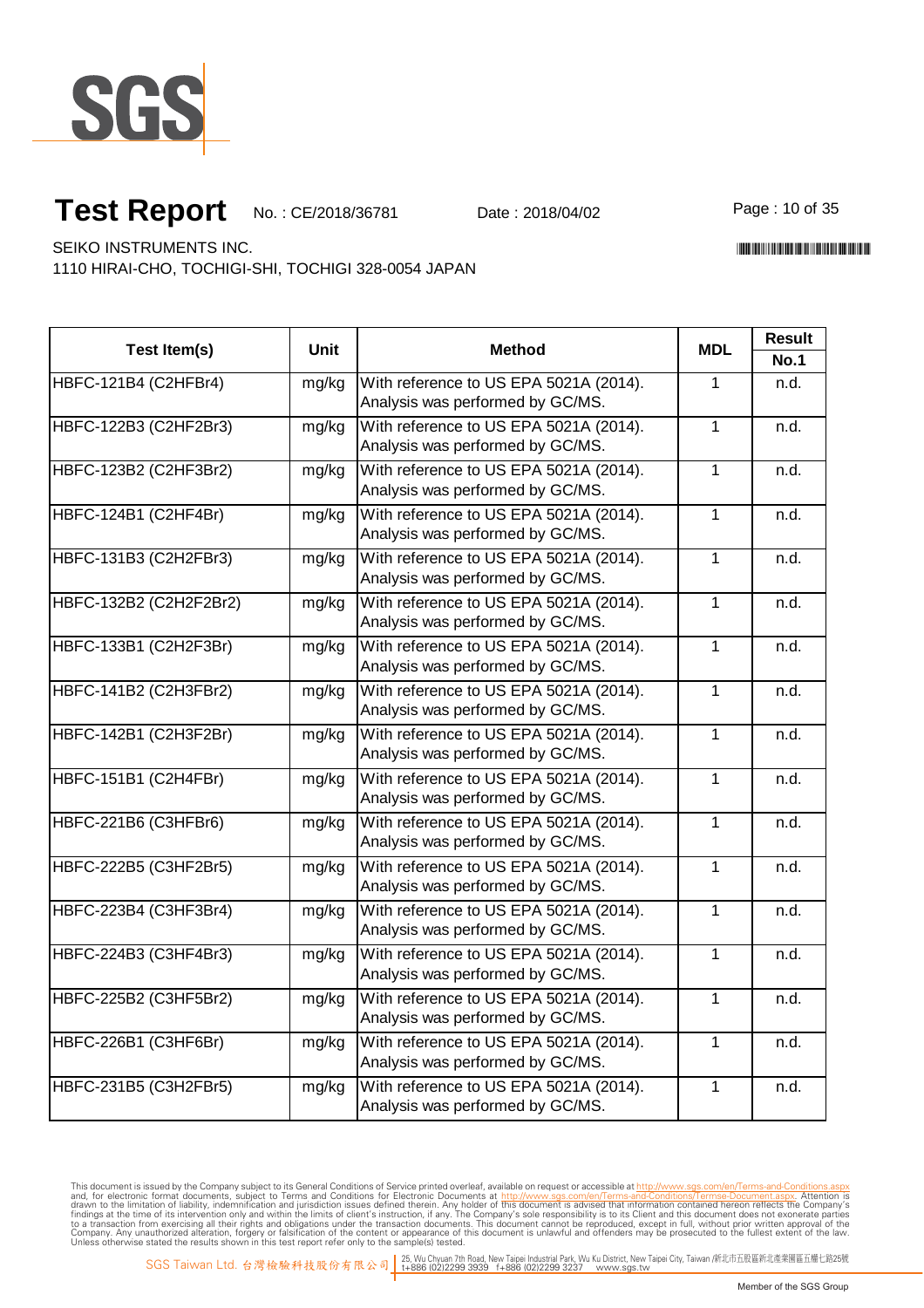

Page: 11 of 35

\*CE/2018/36781\*CE/2018/38781\*CE/2018/38781\*CE/2018

SEIKO INSTRUMENTS INC.

1110 HIRAI-CHO, TOCHIGI-SHI, TOCHIGI 328-0054 JAPAN

|                                         |       |                                                                            |              | <b>Result</b> |  |
|-----------------------------------------|-------|----------------------------------------------------------------------------|--------------|---------------|--|
| Test Item(s)                            | Unit  | <b>Method</b>                                                              | <b>MDL</b>   | <b>No.1</b>   |  |
| HBFC-232B4 (C3H2F2Br4)                  | mg/kg | With reference to US EPA 5021A (2014).<br>Analysis was performed by GC/MS. | 1            | n.d.          |  |
| HBFC-233B3 (C3H2F3Br3)                  | mg/kg | With reference to US EPA 5021A (2014).<br>Analysis was performed by GC/MS. | 1            | n.d.          |  |
| HBFC-234B2 (C3H2F4Br2)                  | mg/kg | With reference to US EPA 5021A (2014).<br>Analysis was performed by GC/MS. | 1            | n.d.          |  |
| HBFC-235B1 (C3H2F5Br)                   | mg/kg | With reference to US EPA 5021A (2014).<br>Analysis was performed by GC/MS. | 1            | n.d.          |  |
| HBFC-241B4 (C3H3FBr4)                   | mg/kg | With reference to US EPA 5021A (2014).<br>Analysis was performed by GC/MS. | $\mathbf{1}$ | n.d.          |  |
| HBFC-242B3 (C3H3F2Br3)                  | mg/kg | With reference to US EPA 5021A (2014).<br>Analysis was performed by GC/MS. | $\mathbf 1$  | n.d.          |  |
| HBFC-243B2 (C3H3F3Br2)                  | mg/kg | With reference to US EPA 5021A (2014).<br>Analysis was performed by GC/MS. | 1            | n.d.          |  |
| HBFC-244B1 (C3H3F4Br)                   | mg/kg | With reference to US EPA 5021A (2014).<br>Analysis was performed by GC/MS. | 1            | n.d.          |  |
| HBFC-251B3 (C3H4FBr3)                   | mg/kg | With reference to US EPA 5021A (2014).<br>Analysis was performed by GC/MS. | 1            | n.d.          |  |
| HBFC-252B2 (C3H4F2Br2)                  | mg/kg | With reference to US EPA 5021A (2014).<br>Analysis was performed by GC/MS. | $\mathbf{1}$ | n.d.          |  |
| HBFC-253B1 (C3H4F3Br)                   | mg/kg | With reference to US EPA 5021A (2014).<br>Analysis was performed by GC/MS. | 1            | n.d.          |  |
| HBFC-261B2 (C3H5FBr2)                   | mg/kg | With reference to US EPA 5021A (2014).<br>Analysis was performed by GC/MS. | 1            | n.d.          |  |
| HBFC-262B1 (C3H5F2Br)                   | mg/kg | With reference to US EPA 5021A (2014).<br>Analysis was performed by GC/MS. | $\mathbf{1}$ | n.d.          |  |
| HBFC-271B1 (C3H6FBr)                    | mg/kg | With reference to US EPA 5021A (2014).<br>Analysis was performed by GC/MS. | 1            | n.d.          |  |
| <b>HFCs (Hydrofluorocarbon)</b>         |       |                                                                            |              |               |  |
| HFC-23 (CHF3) (CAS No.: 75-46-<br>(7)   | mg/kg | With reference to US EPA 5021A (2014).<br>Analysis was performed by GC/MS. | 1            | n.d.          |  |
| HFC-32 (CH2F2) (CAS No.: 75-<br>$10-5)$ | mg/kg | With reference to US EPA 5021A (2014).<br>Analysis was performed by GC/MS. | 1            | n.d.          |  |
| HFC-41 (CH3F) (CAS No.: 593-<br>$53-3)$ | mg/kg | With reference to US EPA 5021A (2014).<br>Analysis was performed by GC/MS. | 1            | n.d.          |  |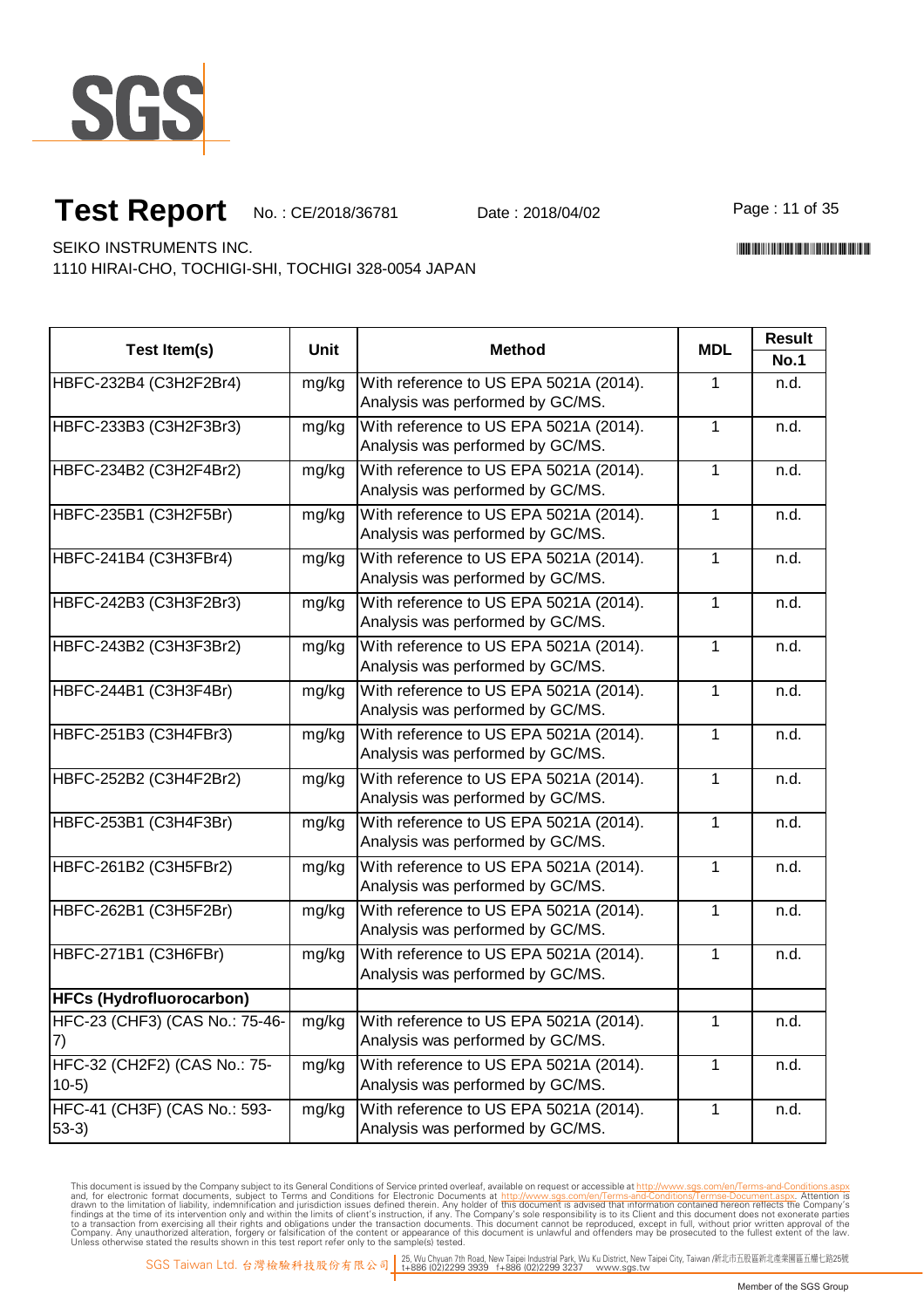

Page: 12 of 35

\*CE/2018/36781\*CE/2018/38781\*CE/2018/38781\*CE/2018

SEIKO INSTRUMENTS INC.

1110 HIRAI-CHO, TOCHIGI-SHI, TOCHIGI 328-0054 JAPAN

| Test Item(s)                                | <b>Unit</b> | <b>Method</b>                                                              | <b>MDL</b>   | <b>Result</b><br><b>No.1</b> |
|---------------------------------------------|-------------|----------------------------------------------------------------------------|--------------|------------------------------|
| HFC-43-10mee (C5H2F10)                      | mg/kg       | With reference to US EPA 5021A (2014).<br>Analysis was performed by GC/MS. | 1            | n.d.                         |
| HFC-125 (C2HF5)                             | mg/kg       | With reference to US EPA 5021A (2014).<br>Analysis was performed by GC/MS. | $\mathbf{1}$ | n.d.                         |
| HFC-134 (C2H2F4)                            | mg/kg       | With reference to US EPA 5021A (2014).<br>Analysis was performed by GC/MS. | 1            | n.d.                         |
| HFC-134a (CH2FCF3) (CAS No.:<br>811-97-2)   | mg/kg       | With reference to US EPA 5021A (2014).<br>Analysis was performed by GC/MS. | 1            | n.d.                         |
| <b>HFC-143 (CH3F3)</b>                      | mg/kg       | With reference to US EPA 5021A (2014).<br>Analysis was performed by GC/MS. | 1            | n.d.                         |
| <b>HFC-143a (CH3F3)</b>                     | mg/kg       | With reference to US EPA 5021A (2014).<br>Analysis was performed by GC/MS. | 1            | n.d.                         |
| HFC-152a (C2H4F2) (CAS No.:<br>$75-37-6$    | mg/kg       | With reference to US EPA 5021A (2014).<br>Analysis was performed by GC/MS. | 1            | n.d.                         |
| HFC-227ea (C3HF7) (CAS No.:<br>431-89-0)    | mg/kg       | With reference to US EPA 5021A (2014).<br>Analysis was performed by GC/MS. | $\mathbf{1}$ | n.d.                         |
| HFC-236fa (C3H2F6)                          | mg/kg       | With reference to US EPA 5021A (2014).<br>Analysis was performed by GC/MS. | $\mathbf{1}$ | n.d.                         |
| HFC-236ea (C3H2F6) (CAS No.:<br>431-63-0)   | mg/kg       | With reference to US EPA 5021A (2014).<br>Analysis was performed by GC/MS. | 1            | n.d.                         |
| <b>HFC-245ca (C3H3F5)</b>                   | mg/kg       | With reference to US EPA 5021A (2014).<br>Analysis was performed by GC/MS. | $\mathbf{1}$ | n.d.                         |
| HFC-245fa (C3H3F5)                          | mg/kg       | With reference to US EPA 5021A (2014).<br>Analysis was performed by GC/MS. | 1            | n.d.                         |
| HFC-365mfc (C4H5F5)                         | mg/kg       | With reference to US EPA 5021A (2014).<br>Analysis was performed by GC/MS. | $\mathbf{1}$ | n.d.                         |
| <b>PFCs (Perfluorocarbon)</b>               |             |                                                                            |              |                              |
| F14 (CAS No.: 75-73-0)                      | mg/kg       | With reference to US EPA 5021A (2014).<br>Analysis was performed by GC/MS. | 1            | n.d.                         |
| Fluorocarbon 116 (CAS No.: 76-<br>$16-4)$   | mg/kg       | With reference to US EPA 5021A (2014).<br>Analysis was performed by GC/MS. | 1            | n.d.                         |
| Freon 218 (CAS No.: 76-19-7)                | mg/kg       | With reference to US EPA 5021A (2014).<br>Analysis was performed by GC/MS. | $\mathbf{1}$ | n.d.                         |
| Decafluorobutane (CAS No.: 355-<br>$(25-9)$ | mg/kg       | With reference to US EPA 5021A (2014).<br>Analysis was performed by GC/MS. | $\mathbf{1}$ | n.d.                         |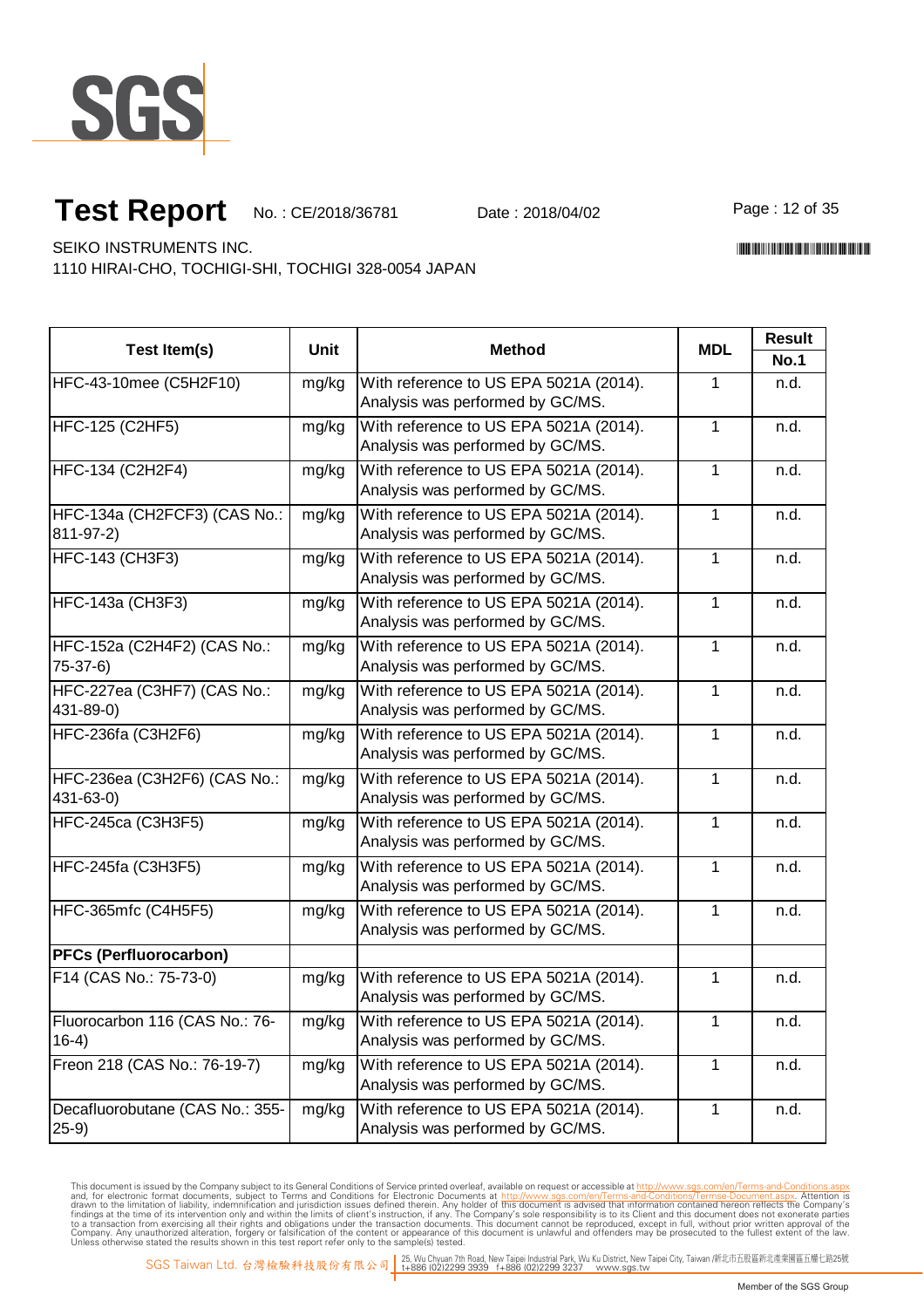

Page: 13 of 35

\*CE/2018/36781\*CE/2018/38781\*CE/2018/38781\*CE/2018

SEIKO INSTRUMENTS INC.

1110 HIRAI-CHO, TOCHIGI-SHI, TOCHIGI 328-0054 JAPAN

| Test Item(s)                         | Unit  | <b>Method</b>                          | <b>MDL</b>   | <b>Result</b> |
|--------------------------------------|-------|----------------------------------------|--------------|---------------|
|                                      |       |                                        |              | <b>No.1</b>   |
| Freon C318 (CAS No.: 115-25-3)       | mg/kg | With reference to US EPA 5021A (2014). | 1            | n.d.          |
|                                      |       | Analysis was performed by GC/MS.       |              |               |
| Perfluor-1-butene (CAS No.: 357-     | mg/kg | With reference to US EPA 5021A (2014). | 1            | n.d.          |
| $26-6)$                              |       | Analysis was performed by GC/MS.       |              |               |
| perfluorisobutene (CAS No.: 382-     | mg/kg | With reference to US EPA 5021A (2014). | 1            | n.d.          |
| $21-8$                               |       | Analysis was performed by GC/MS.       |              |               |
| 1,4-dihydrooctafluorobutane          | mg/kg | With reference to US EPA 5021A (2014). | 1            | n.d.          |
| (CAS No.: 377-36-6)                  |       | Analysis was performed by GC/MS.       |              |               |
| Nonafluor-2- (trifluoromethyl)       | mg/kg | With reference to US EPA 5021A (2014). | 1            | n.d.          |
| butane (CAS No.: 594-91-2)           |       | Analysis was performed by GC/MS.       |              |               |
| Perfluoro-n-pentane (CAS No.:        | mg/kg | With reference to US EPA 5021A (2014). | $\mathbf{1}$ | n.d.          |
| 678-26-2)                            |       | Analysis was performed by GC/MS.       |              |               |
| 2-perfluoromethylpentane (CAS        | mg/kg | With reference to US EPA 5021A (2014). | 1            | n.d.          |
| No.: 355-04-4)                       |       | Analysis was performed by GC/MS.       |              |               |
| Perfluorohexane (CAS No.: 355-       | mg/kg | With reference to US EPA 5021A (2014). | 1            | n.d.          |
| $42-0)$                              |       | Analysis was performed by GC/MS.       |              |               |
| <b>CHCs (Chlorinate hydrocarbon)</b> |       |                                        |              |               |
| 1,1,1,2-Tetrachloroethane (CAS       | mg/kg | With reference to US EPA 5021A (2014). | 1            | n.d.          |
| No.: 630-20-6)                       |       | Analysis was performed by GC/MS.       |              |               |
| 1,1,1-Trichloroethane (CAS No.:      | mg/kg | With reference to US EPA 5021A (2014). | 1            | n.d.          |
| $71 - 55 - 6$                        |       | Analysis was performed by GC/MS.       |              |               |
| 1,1,2,2-Tetrachloroethane (CAS       | mg/kg | With reference to US EPA 5021A (2014). | $\mathbf{1}$ | n.d.          |
| No.: 79-34-5)                        |       | Analysis was performed by GC/MS.       |              |               |
| 1,1,2-Trichloroethane (CAS No.:      | mg/kg | With reference to US EPA 5021A (2014). | 1            | n.d.          |
| 79-00-5)                             |       | Analysis was performed by GC/MS.       |              |               |
| 1,1-Dichloroethane (CAS No.: 75-     | mg/kg | With reference to US EPA 5021A (2014). | 1            | n.d.          |
| $34-3)$                              |       | Analysis was performed by GC/MS.       |              |               |
| 1,1-Dichloroethene (CAS No.: 75-     | mg/kg | With reference to US EPA 5021A (2014). | 1            | n.d.          |
| $35-4)$                              |       | Analysis was performed by GC/MS.       |              |               |
| 1,1-Dichloropropene (CAS No.:        | mg/kg | With reference to US EPA 5021A (2014). | 1            | n.d.          |
| 563-58-6)                            |       | Analysis was performed by GC/MS.       |              |               |
| 1,2,3-Trichloropropane (CAS No.:     | mg/kg | With reference to US EPA 5021A (2014). | 1            | n.d.          |
| $96-18-4)$                           |       | Analysis was performed by GC/MS.       |              |               |
| 1,2-Dichloroethane (CAS No.:         | mg/kg | With reference to US EPA 5021A (2014). | 1            | n.d.          |
| $107 - 06 - 2$                       |       | Analysis was performed by GC/MS.       |              |               |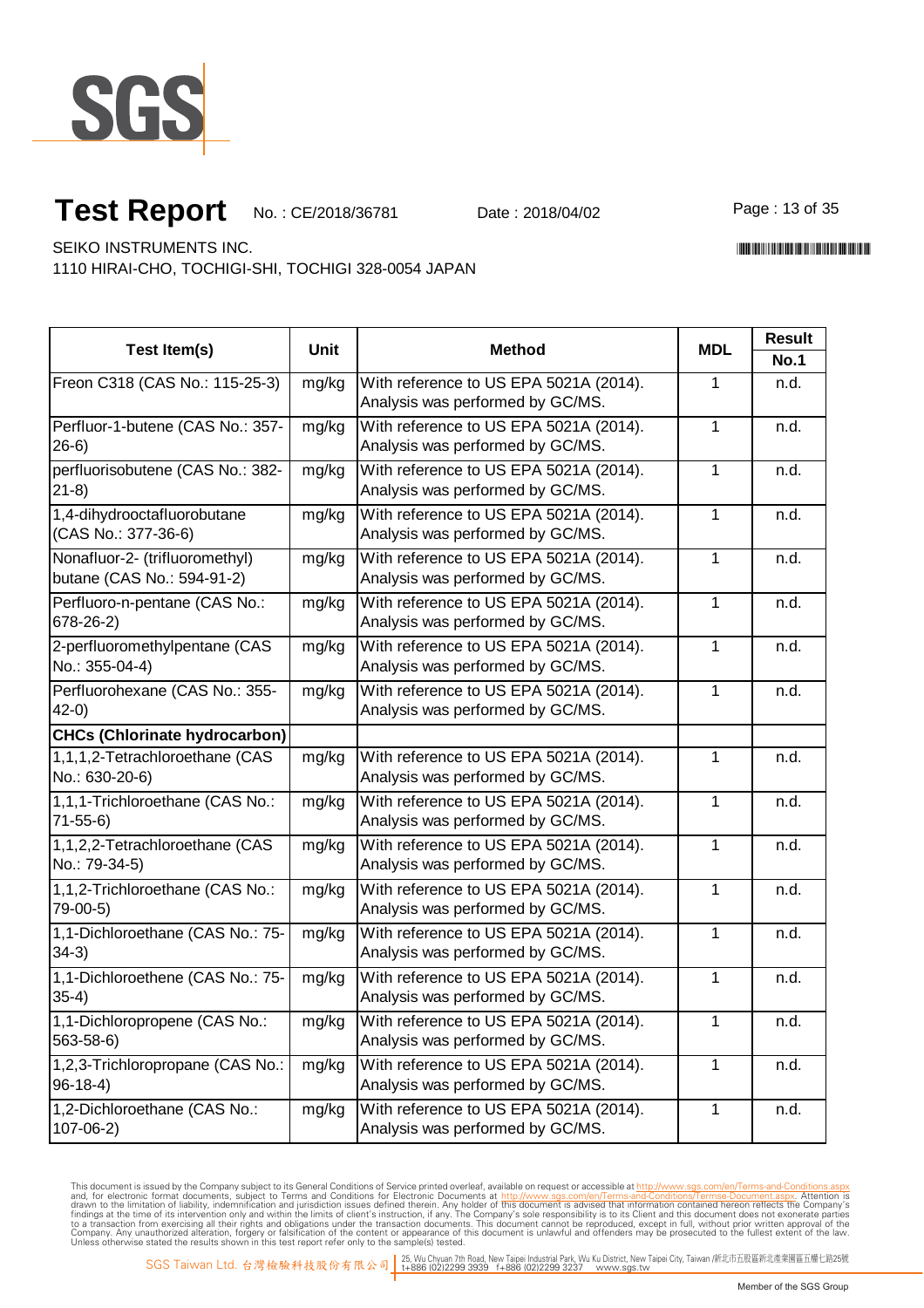

Page: 14 of 35

\*CE/2018/36781\*CE/2018/38781\*CE/2018/38781\*CE/2018

SEIKO INSTRUMENTS INC.

1110 HIRAI-CHO, TOCHIGI-SHI, TOCHIGI 328-0054 JAPAN

| Test Item(s)                                       | <b>Unit</b> | <b>Method</b>                                                              | <b>MDL</b>   | <b>Result</b><br><b>No.1</b> |
|----------------------------------------------------|-------------|----------------------------------------------------------------------------|--------------|------------------------------|
| 1,2-Dichloropropane (CAS No.:<br>78-87-5)          | mg/kg       | With reference to US EPA 5021A (2014).<br>Analysis was performed by GC/MS. | 1            | n.d.                         |
| 1,3-Dichloropropane (CAS No.:<br>142-28-9)         | mg/kg       | With reference to US EPA 5021A (2014).<br>Analysis was performed by GC/MS. |              | n.d.                         |
| 2,2-Dichloropropane (CAS No.:<br>594-20-7)         | mg/kg       | With reference to US EPA 5021A (2014).<br>Analysis was performed by GC/MS. |              | n.d.                         |
| Carbon tetrachloride (CAS No.:<br>$56-23-5$        | mg/kg       | With reference to US EPA 5021A (2014).<br>Analysis was performed by GC/MS. |              | n.d.                         |
| Chloroethane (CAS No.: 75-00-3)                    | mg/kg       | With reference to US EPA 5021A (2014).<br>Analysis was performed by GC/MS. | $\mathbf{1}$ | n.d.                         |
| Chloroform (CAS No.: 67-66-3)                      | mg/kg       | With reference to US EPA 5021A (2014).<br>Analysis was performed by GC/MS. |              | n.d.                         |
| Chloromethane (CAS No.: 74-87-<br>3)               | mg/kg       | With reference to US EPA 5021A (2014).<br>Analysis was performed by GC/MS. |              | n.d.                         |
| cis-1,2-Dichloroethene (CAS No.:<br>$156 - 59 - 2$ | mg/kg       | With reference to US EPA 5021A (2014).<br>Analysis was performed by GC/MS. |              | n.d.                         |
| cis-1,3-Dichloropropene (CAS<br>No.: 10061-01-5)   | mg/kg       | With reference to US EPA 5021A (2014).<br>Analysis was performed by GC/MS. |              | n.d.                         |
| Hexachlorobutadiene (CAS No.:<br>87-68-3)          | mg/kg       | With reference to US EPA 5021A (2014).<br>Analysis was performed by GC/MS. |              | n.d.                         |
| Methylene Chloride (CAS No.:<br>75-09-2)           | mg/kg       | With reference to US EPA 5021A (2014).<br>Analysis was performed by GC/MS. |              | n.d.                         |
| Tetrachloroethene (CAS No.:<br>$127 - 18 - 4$      | mg/kg       | With reference to US EPA 5021A (2014).<br>Analysis was performed by GC/MS. |              | n.d.                         |
| trans-1,2-Dichloroethene (CAS<br>No.: 156-60-5)    | mg/kg       | With reference to US EPA 5021A (2014).<br>Analysis was performed by GC/MS. |              | n.d.                         |
| trans-1,3-Dichloropropene (CAS<br>No.: 10061-02-6) | mg/kg       | With reference to US EPA 5021A (2014).<br>Analysis was performed by GC/MS. |              | n.d.                         |
| Trichloroethylene (CAS No.: 79-<br>$01-6)$         | mg/kg       | With reference to US EPA 5021A (2014).<br>Analysis was performed by GC/MS. |              | n.d.                         |
| Bromochloromethane (CAS No.:<br>74-97-5)           | mg/kg       | With reference to US EPA 5021A (2014).<br>Analysis was performed by GC/MS. |              | n.d.                         |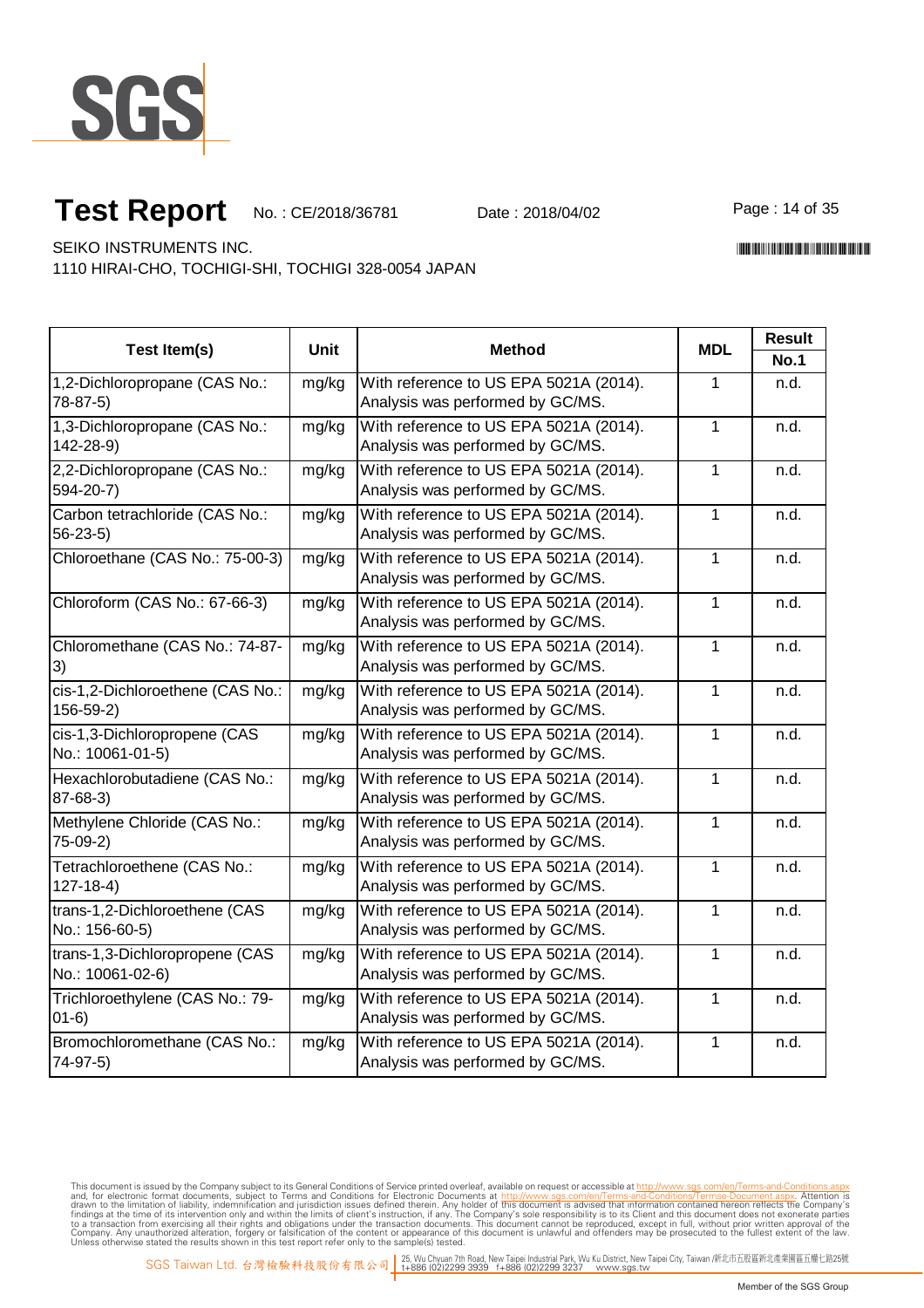

Page: 15 of 35

\*CE/2018/36781\*CE/2018/38781\*CE/2018/38781\*CE/2018

SEIKO INSTRUMENTS INC.

1110 HIRAI-CHO, TOCHIGI-SHI, TOCHIGI 328-0054 JAPAN

| Test Item(s)                                        | <b>Unit</b> | <b>Method</b>                                                              | <b>MDL</b> | <b>Result</b><br><b>No.1</b> |
|-----------------------------------------------------|-------------|----------------------------------------------------------------------------|------------|------------------------------|
| <b>Polycyclic Aromatic</b>                          |             |                                                                            |            |                              |
| <b>Hydrocarbons (PAHs)</b>                          |             |                                                                            |            |                              |
| Acenaphthene (CAS No.: 83-32-<br>9)                 | mg/kg       |                                                                            | 0.2        | n.d.                         |
| Acenaphthylene (CAS No.: 208-<br>$96-8)$            | mg/kg       |                                                                            | 0.2        | n.d.                         |
| Anthracene (CAS No.: 120-12-7)                      | mg/kg       |                                                                            | 0.2        | n.d.                         |
| Benzo[a]anthracene (CAS No.:<br>$56 - 55 - 3$       | mg/kg       |                                                                            | 0.2        | n.d.                         |
| Benzo[a]pyrene (CAS No.: 50-32-<br>8)               | mg/kg       |                                                                            | 0.2        | n.d.                         |
| Benzo[b]fluoranthene (CAS No.:<br>205-99-2)         | mg/kg       |                                                                            | 0.2        | n.d.                         |
| Benzo[g,h,i]perylene (CAS No.:<br>$191 - 24 - 2)$   | mg/kg       | With reference to AfPS GS 2014:01 PAK.<br>Analysis was performed by GC/MS. | 0.2        | n.d.                         |
| Benzo[k]fluoranthene (CAS No.:<br>207-08-9)         | mg/kg       |                                                                            | 0.2        | n.d.                         |
| Chrysene (CAS No.: 218-01-9)                        | mg/kg       |                                                                            | 0.2        | n.d.                         |
| Dibenzo[a,h]anthracene (CAS<br>No.: 53-70-3)        | mg/kg       |                                                                            | 0.2        | n.d.                         |
| Fluoranthene (CAS No.: 206-44-<br>$\left( 0\right)$ | mg/kg       |                                                                            | 0.2        | n.d.                         |
| Fluorene (CAS No.: 86-73-7)                         | mg/kg       |                                                                            | 0.2        | n.d.                         |
| Indeno[1,2,3-c,d] pyrene (CAS<br>No.: 193-39-5)     | mg/kg       |                                                                            | 0.2        | n.d.                         |
| Naphthalene (CAS No.: 91-20-3)                      | mg/kg       |                                                                            | 0.2        | n.d.                         |
| Phenanthrene (CAS No.: 85-01-<br>8)                 | mg/kg       |                                                                            | 0.2        | n.d.                         |
| Pyrene (CAS No.: 129-00-0)                          | mg/kg       |                                                                            | 0.2        | n.d.                         |
| Benzo[j]fluoranthene (CAS No.:<br>$205 - 82 - 3$    | mg/kg       |                                                                            | 0.2        | n.d.                         |
| Benzo[e]pyrene (CAS No.: 192-<br>$97-2)$            | mg/kg       |                                                                            | 0.2        | n.d.                         |
| Sum of 18 PAHs                                      | mg/kg       |                                                                            |            | n.d.                         |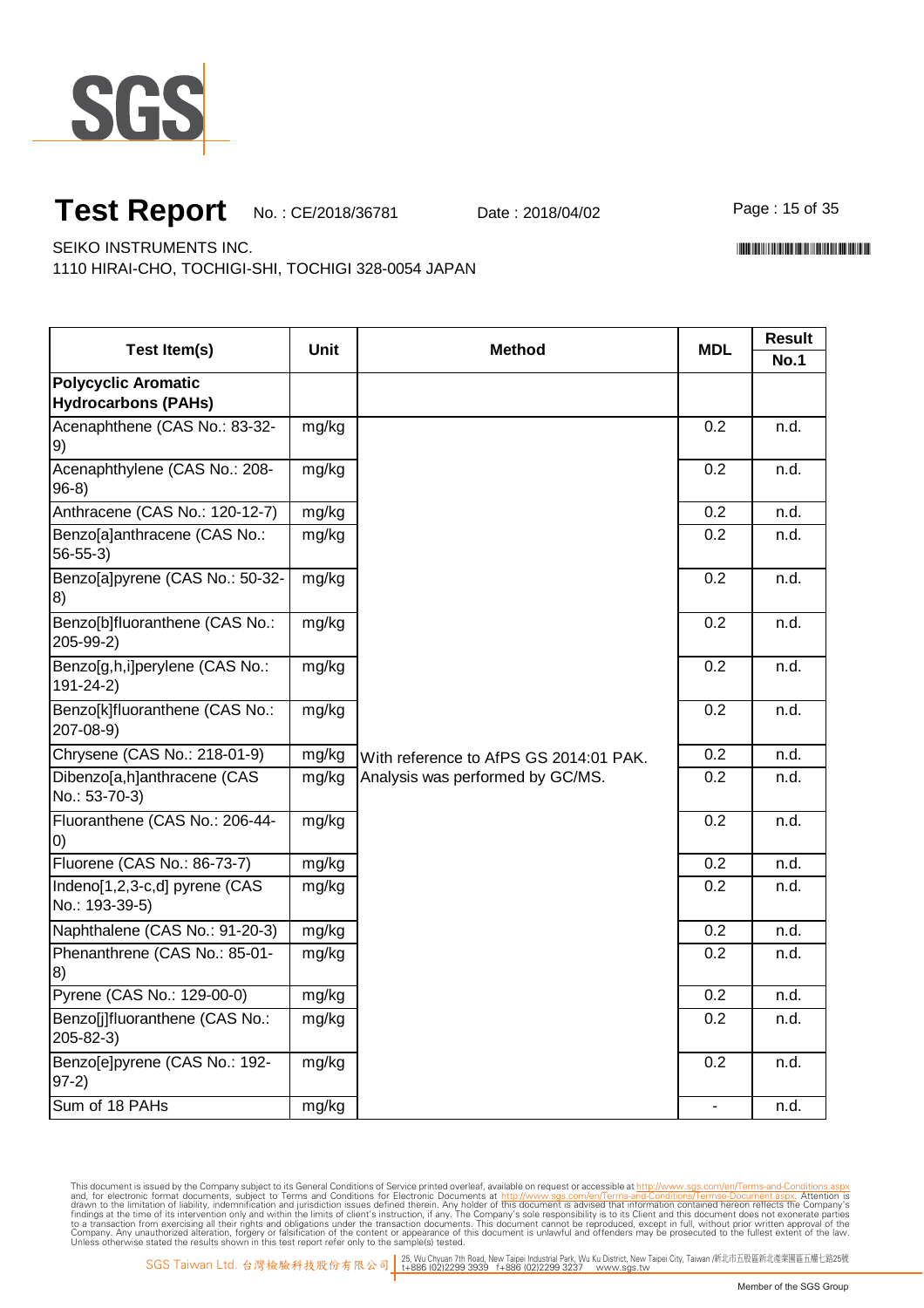

Page: 16 of 35

\*CE/2018/36781\*CE/2018/38781\*CE/2018/38781\*CE/2018

SEIKO INSTRUMENTS INC. 1110 HIRAI-CHO, TOCHIGI-SHI, TOCHIGI 328-0054 JAPAN

**Note**:

- 1. m g/kg= ppm ; 0.1wt% = 1000ppm
- 2. MDL = Method Detection Limit
- 3. n.d. = Not Detected = less than MDL
- 4. " " = Not Regulated
- 5. \*\* = Qualitative analysis (No Unit)
- 6. Negative = Undetectable / Positive = Detectable
- 7. Testing range of asbestos qualitative analysis is from less than 0.1% to 100%. The judgment criterion: asbestos fibers being found is shown as "Positive"; asbestos fibers not being found is shown as "Negative".

#### **PFOS Reference Information : POPs - (EU) 757/2010**

Outlawing PFOS as substances or preparations in concentrations above 0.001% (10ppm), in semi-finished products or articles or parts at a level above 0.1% (1000ppm), in textiles or other coated materials above 1µ g/m<sup>2</sup>.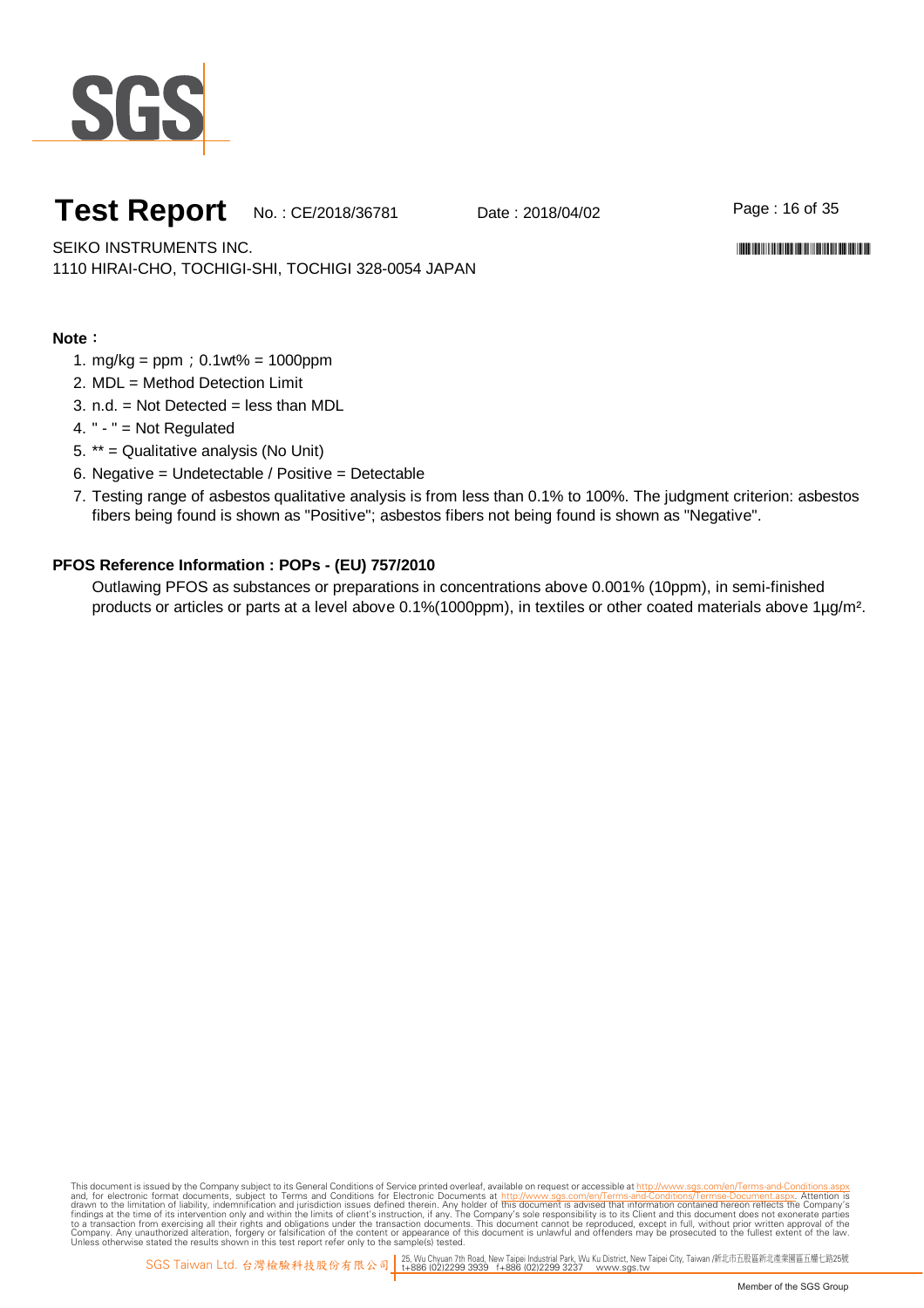

Page:17of35

SEIKO INSTRUMENTS INC.

1110 HIRAI-CHO, TOCHIGI-SHI, TOCHIGI 328-0054 JAPAN

#### Δ AfPS (German commission for Product Safety): GS PAHs requirements

|                          | Category 1                        | <b>Category 2</b>                             |                            | Category 3                  |                |
|--------------------------|-----------------------------------|-----------------------------------------------|----------------------------|-----------------------------|----------------|
|                          | Material indented                 | Materials not falling under                   |                            | Materials not falling under |                |
|                          | to be put in the                  | category 1 with foreseeable                   |                            | category 1 or 2 with        |                |
| Parameter                |                                   | mouth or toys with contact to skin for longer |                            | foreseeable contact to skin |                |
|                          | intended skin                     |                                               | than 30 seconds (long-term | for less than 30 seconds    |                |
|                          | contact (longer<br>than $30 s$ ). | skin or frequent contact).                    |                            | (short-term skin contact).  |                |
|                          |                                   | <b>Toy under</b>                              | Other products             | Toy under                   | Other products |
|                          |                                   | 2009/48/EC                                    | under ProdSG               | 2009/48/EC                  | under ProdSG   |
| Naphthalene              | $\leq 1$                          |                                               | $\lt 2$                    |                             | < 10           |
| Acenaphthylene           |                                   |                                               |                            |                             |                |
| Acenaphthene             |                                   |                                               |                            |                             |                |
| <b>Fluorene</b>          |                                   |                                               |                            |                             |                |
| Phenanthrene             | $<$ 1 Sum                         | $< 5$ Sum                                     | $< 10$ Sum                 | $< 20$ Sum                  | $< 50$ Sum     |
| Anthracene               |                                   |                                               |                            |                             |                |
| Fluoranthene             |                                   |                                               |                            |                             |                |
| Pyrene                   |                                   |                                               |                            |                             |                |
| Benzo[a]anthracene       | ${}_{0.2}$                        | ${}_{0.2}$                                    | < 0.5                      | ${}_{0.5}$                  | $\leq 1$       |
| Chrysene                 | ${}_{0.2}$                        | ${}_{0.2}$                                    | ${}_{0.5}$                 | ${}_{0.5}$                  | $\leq 1$       |
| Benzo[b]fluoranthene     | ${}_{0.2}$                        | ${}_{0.2}$                                    | ${}_{0.5}$                 | ${}_{0.5}$                  | $\leq 1$       |
| Benzo[j]fluoranthene     | ${}_{0.2}$                        | ${}_{0.2}$                                    | < 0.5                      | ${}_{0.5}$                  | $\leq 1$       |
| Benzo[k]fluoranthene     | ${}_{0.2}$                        | ${}_{0.2}$                                    | ${}_{0.5}$                 | ${}_{0.5}$                  | $\leq 1$       |
| Benzo[a]pyrene           | ${}_{0.2}$                        | ${}_{0.2}$                                    | ${}_{0.5}$                 | ${}_{0.5}$                  | $\leq 1$       |
| Benzo[e]pyrene           | ${}_{0.2}$                        | ${}_{0.2}$                                    | ${}< 0.5$                  | ${}_{0.5}$                  | $\leq 1$       |
| Indeno[1,2,3-c,d] pyrene | ${}_{0.2}$                        | ${}_{0.2}$                                    | < 0.5                      | < 0.5                       | $\leq 1$       |
| Dibenzo[a,h]anthracene   | ${}_{0.2}$                        | ${}_{0.2}$                                    | ${}_{0.5}$                 | ${}_{0.5}$                  | $\leq 1$       |
| Benzo[g,h,i]perylene     | < 0.2                             | < 0.2                                         | < 0.5                      | < 0.5                       | < 1            |
| Sum of 18 PAH            | $\leq 1$                          | < 5                                           | < 10                       | < 20                        | < 50           |

Unit: mg/kg

This document is issued by the Company subject to Terms and Conditions of Service printed overleaf, available on request or accessible at th<u>ttp://www.sgs.com/en/Terms-and-Conditions/Termse-Document as apx</u><br>and, for electr

\*CE/2018/36781\*CE/2018/38781\*CE/2018/38781\*CE/2018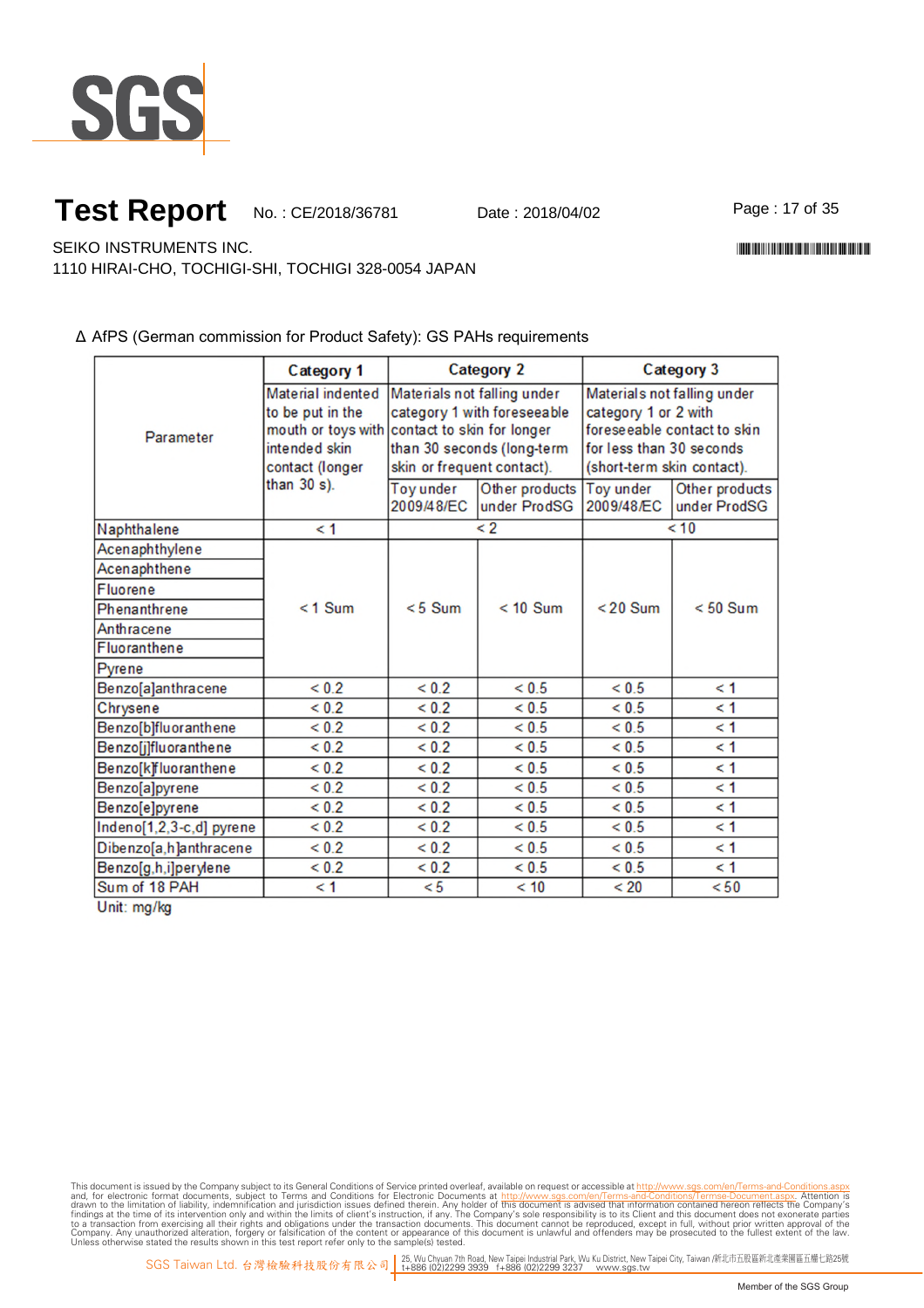

Page: 18 of 35

\*CE/2018/36781\*CE/2018/38781\*CE/2018/38781\*CE/2018

SEIKO INSTRUMENTS INC.

1110 HIRAI-CHO, TOCHIGI-SHI, TOCHIGI 328-0054 JAPAN

#### **Analytical flow chart of Heavy Metal**

These samples were dissolved totally by pre-conditioning method according to below flow chart. (Cr<sup>6+</sup> test method excluded)

- Technician : JR Wang
- Supervisor: Troy Chang

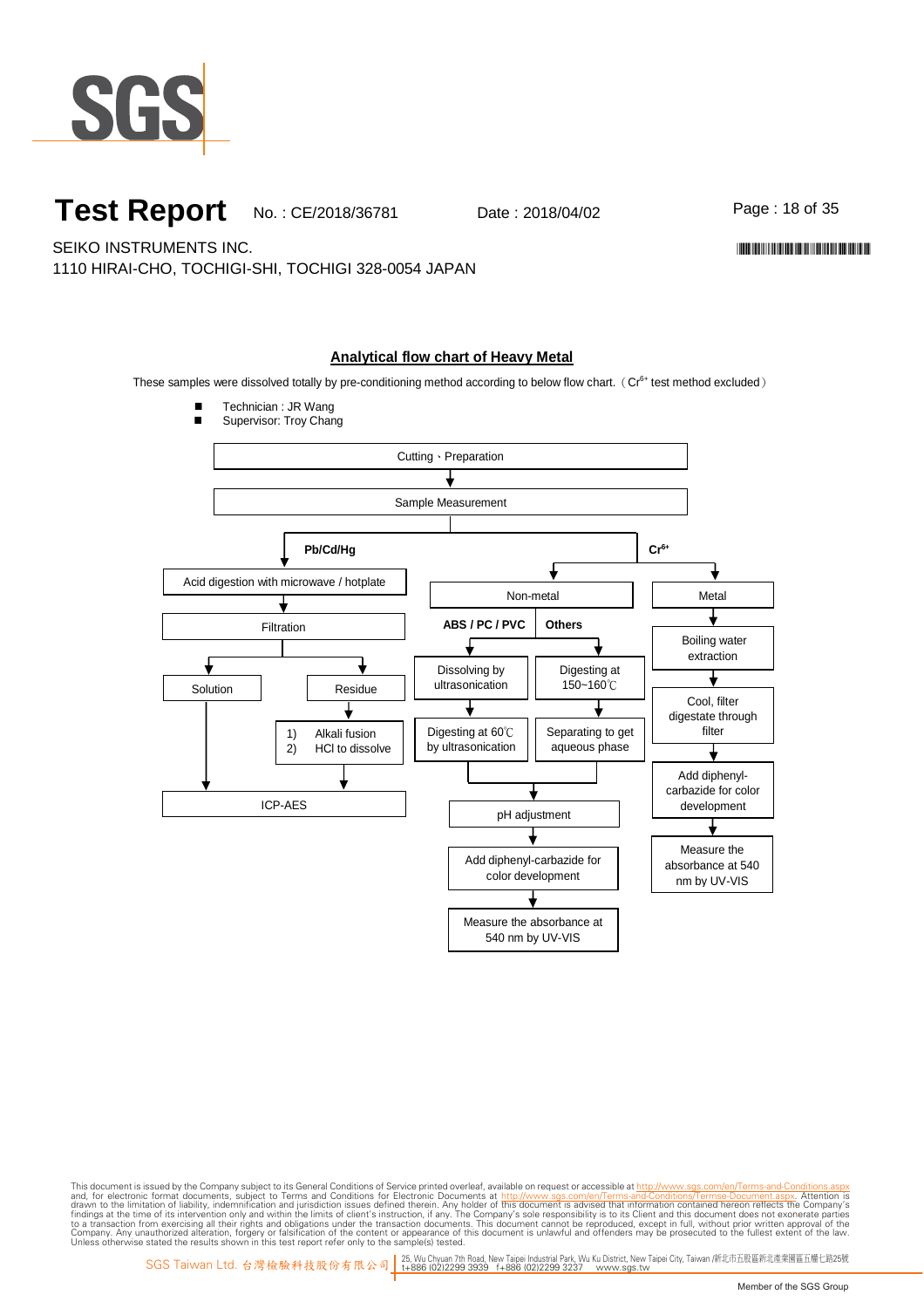

Page: 19 of 35

\*CE/2018/36781\*CE/2018/38781\*CE/2018/38781\*CE/2018

SEIKO INSTRUMENTS INC. 1110 HIRAI-CHO, TOCHIGI-SHI, TOCHIGI 328-0054 JAPAN

#### **Analytical flow chart – PBB / PBDE**

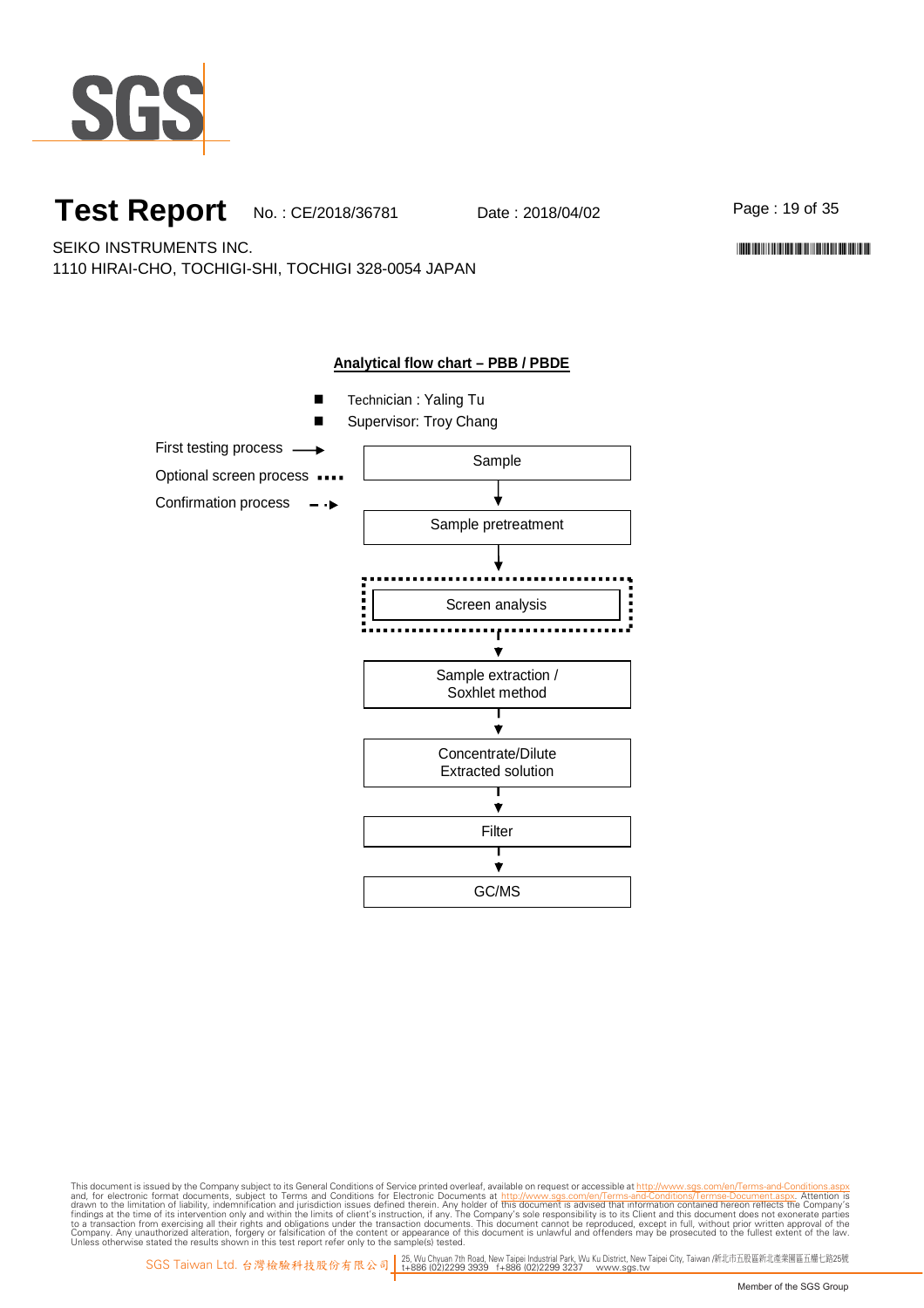

Page: 20 of 35

SEIKO INSTRUMENTS INC. 1110 HIRAI-CHO, TOCHIGI-SHI, TOCHIGI 328-0054 JAPAN

#### **Analytical flow chart - HBCDD**

- Technician: Yaling Tu
- Supervisor: Troy Chang



This document is issued by the Company subject to Terms and Conditions of Service printed overleaf, available on request or accessible at th<u>ttp://www.sgs.com/en/Terms-and-Conditions/Termse-Document as apx</u><br>and, for electr

\*CE/2018/36781\*CE/2018/38781\*CE/2018/38781\*CE/2018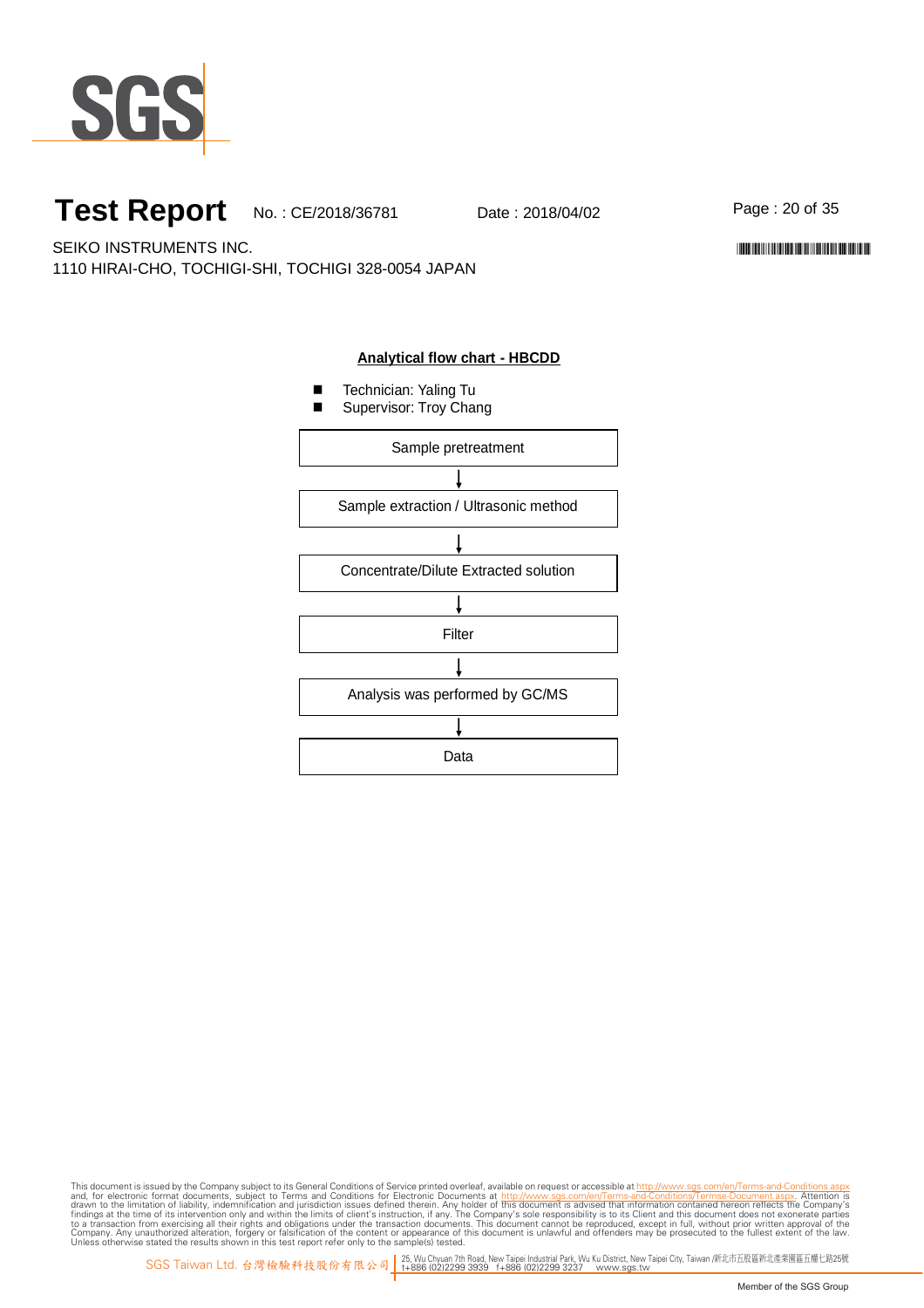

Page: 21 of 35

\*CE/2018/36781\*CE/2018/38781\*CE/2018/38781\*CE/2018

SEIKO INSTRUMENTS INC. 1110 HIRAI-CHO, TOCHIGI-SHI, TOCHIGI 328-0054 JAPAN

#### **Analytical flow chart - Phthalate**

- Technician: Andy Hsu
- Supervisor: Troy Chang

#### 【**Test method: IEC 62321-8**】

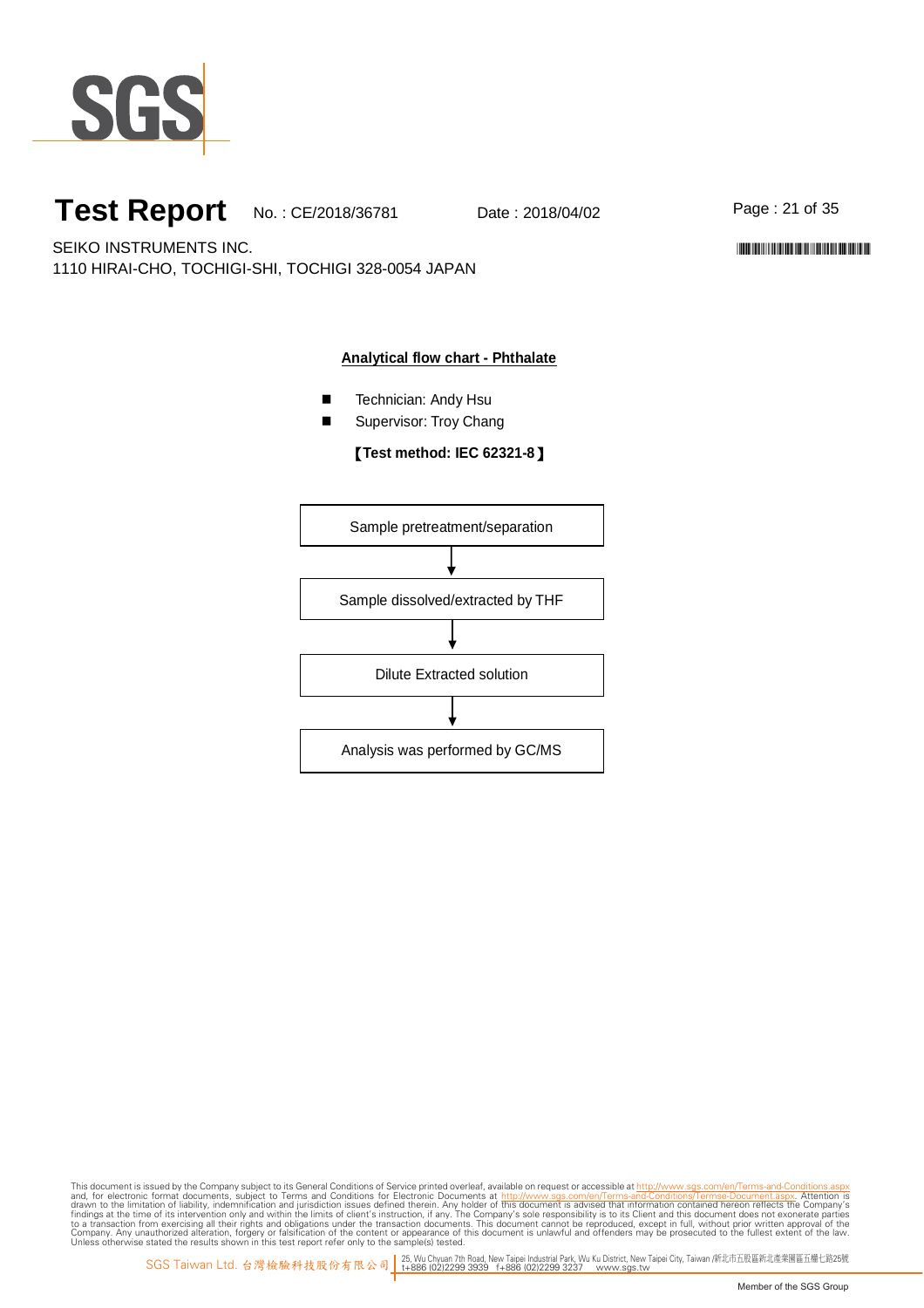

Page: 22 of 35

\*CE/2018/36781\*CE/2018/38781\*CE/2018/38781\*CE/2018

SEIKO INSTRUMENTS INC. 1110 HIRAI-CHO, TOCHIGI-SHI, TOCHIGI 328-0054 JAPAN

#### **Analytical flow chart - Halogen**

- Technician: Rita Chen
- Supervisor: Troy Chang

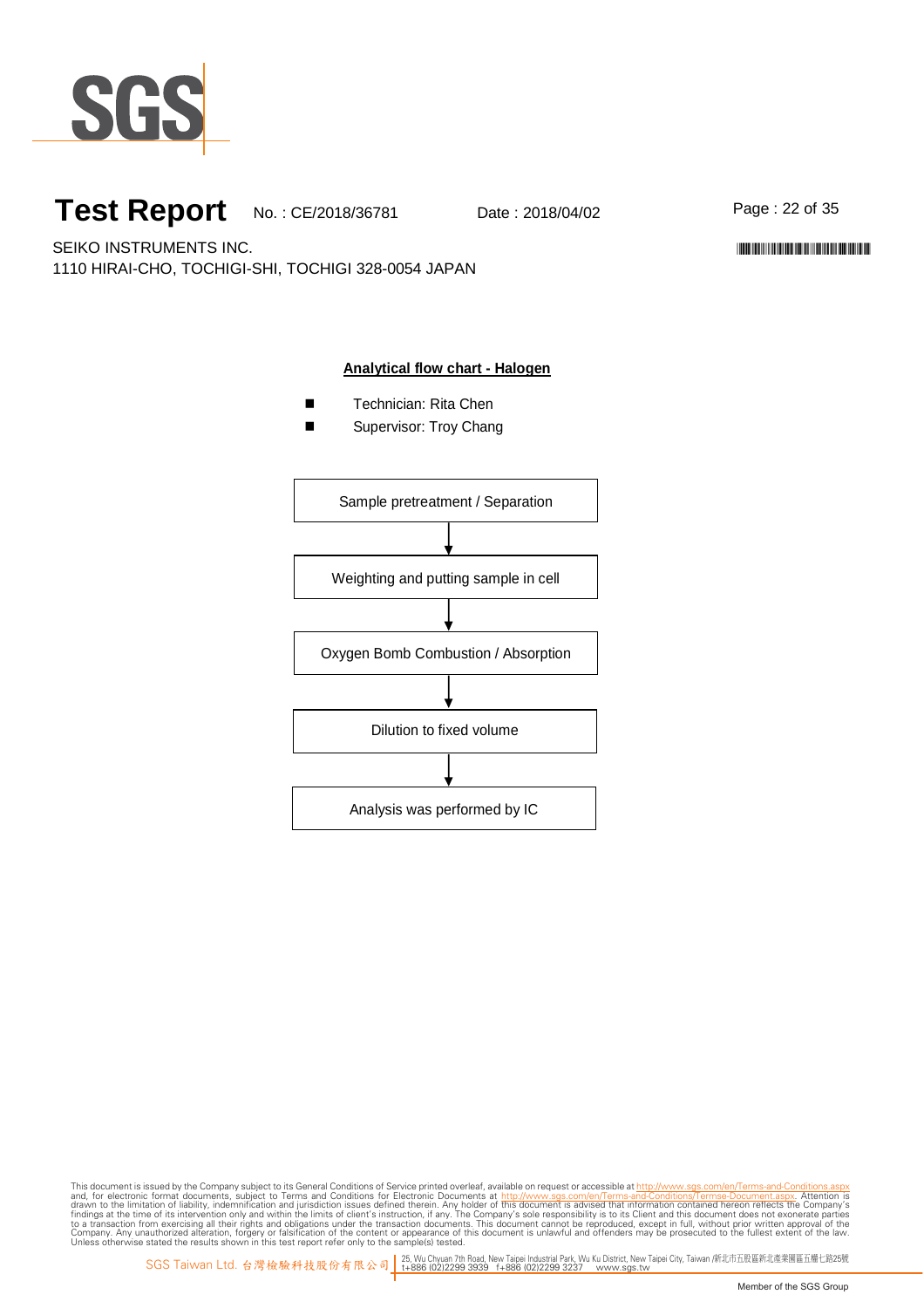

SEIKO INSTRUMENTS INC. 1110 HIRAI-CHO, TOCHIGI-SHI, TOCHIGI 328-0054 JAPAN



This document is issued by the Company subject to Terms and Conditions of Service printed overleaf, available on request or accessible at th<u>ttp://www.sgs.com/en/Terms-and-Conditions/Termse-Document as apx</u><br>and, for electr

Page: 23 of 35

\*CE/2018/36781\*CE/2018/38781\*CE/2018/38781\*CE/2018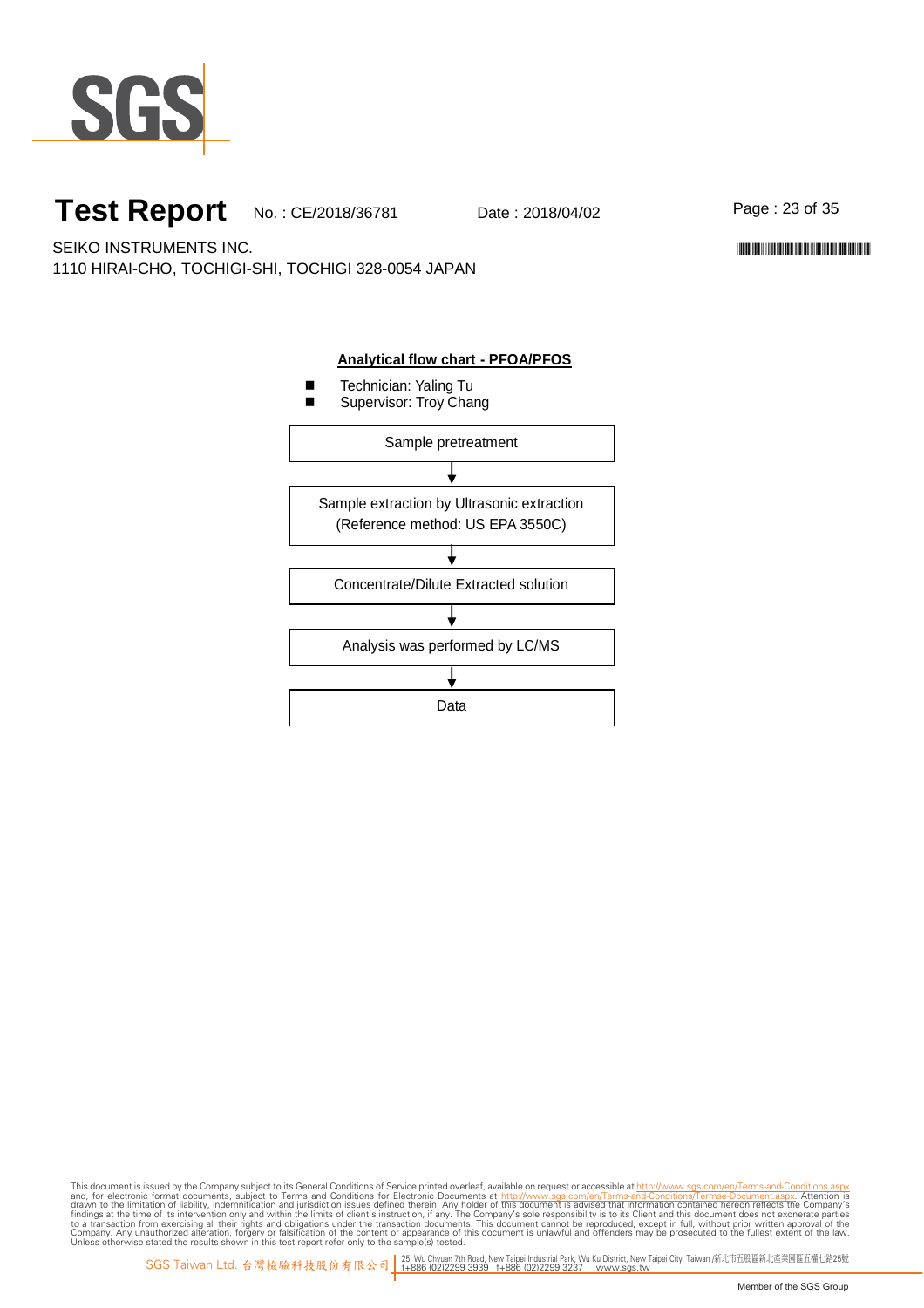

Page: 24 of 35

\*CE/2018/36781\*CE/2018/38781\*CE/2018/38781\*CE/2018

SEIKO INSTRUMENTS INC.

1110 HIRAI-CHO, TOCHIGI-SHI, TOCHIGI 328-0054 JAPAN

These samples were dissolved totally by pre-conditioning method according to below flow chart.

- Technician: JR Wang
- Supervisor: Troy Chang

#### **Flow Chart of digestion for the elements analysis performed by ICP-AES**



| Steel, copper, aluminum, solder    | Aqua regia, HNO <sub>3</sub> , HCI, HF, H <sub>2</sub> O <sub>2</sub> |
|------------------------------------|-----------------------------------------------------------------------|
| Glass                              | HNO <sub>3</sub> /HF                                                  |
| Gold, platinum, palladium, ceramic | Agua regia                                                            |
| Silver                             | HNO <sub>3</sub>                                                      |
| <b>Plastic</b>                     | $H2SO4$ , $H2O2$ , $HNO3$ , $HCl$                                     |
| Others                             | Added appropriate reagent to total digestion                          |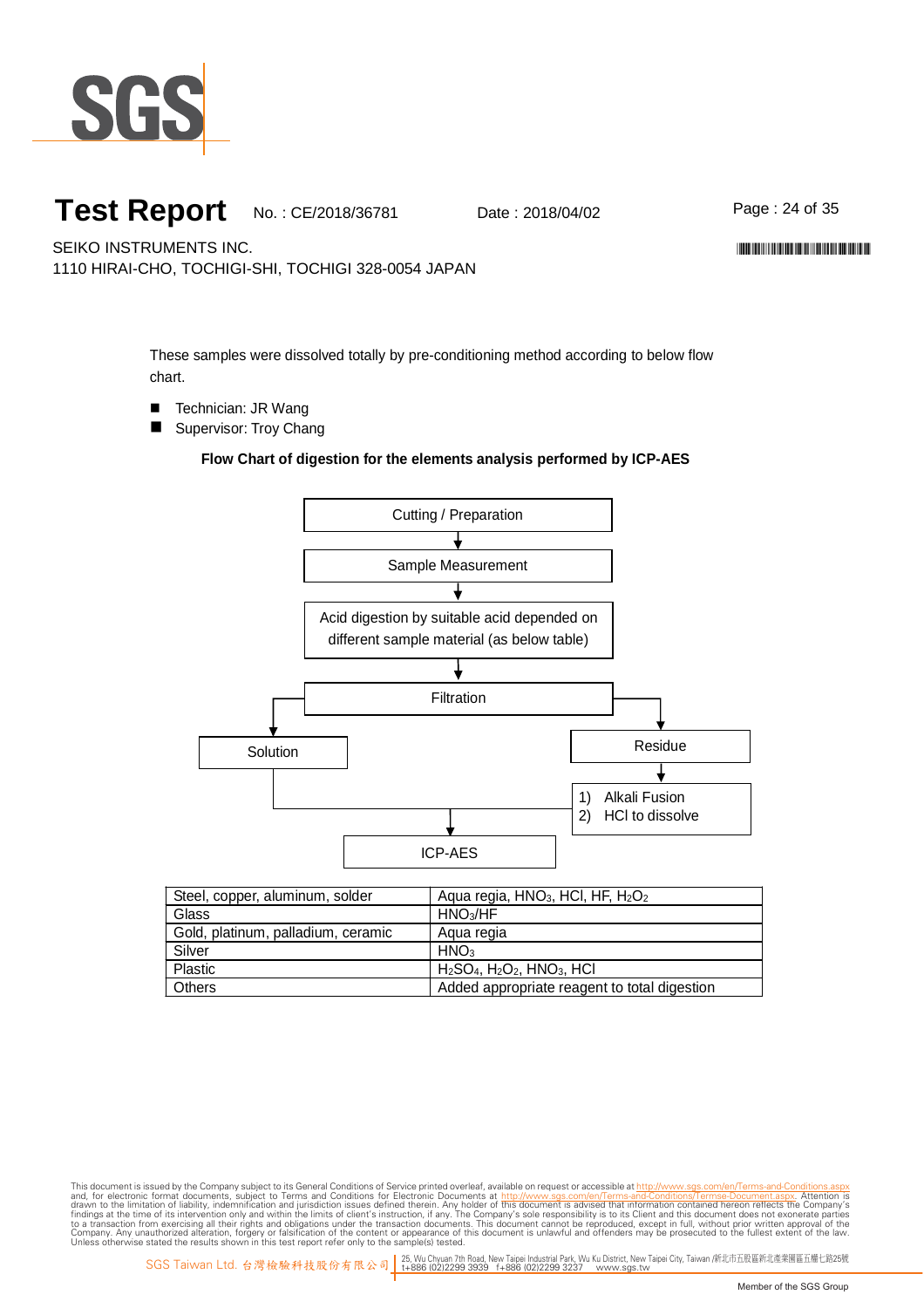

Page: 25 of 35

\*CE/2018/36781\*CE/2018/38781\*CE/2018/38781\*CE/2018

SEIKO INSTRUMENTS INC. 1110 HIRAI-CHO, TOCHIGI-SHI, TOCHIGI 328-0054 JAPAN



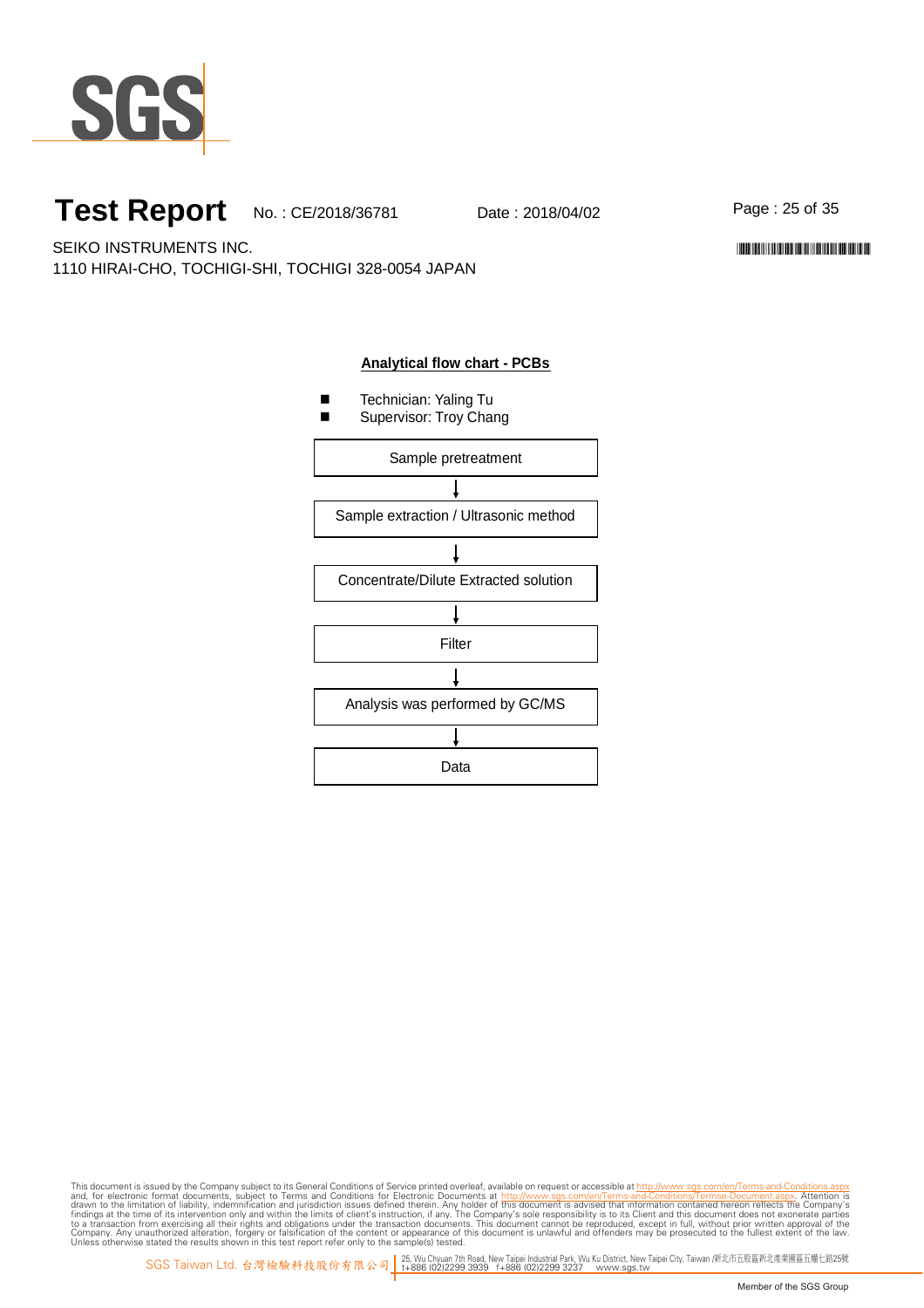

Page: 26 of 35

\*CE/2018/36781\*CE/2018/38781\*CE/2018/38781\*CE/2018

SEIKO INSTRUMENTS INC. 1110 HIRAI-CHO, TOCHIGI-SHI, TOCHIGI 328-0054 JAPAN

#### **Analytical flow chart - PCNs**

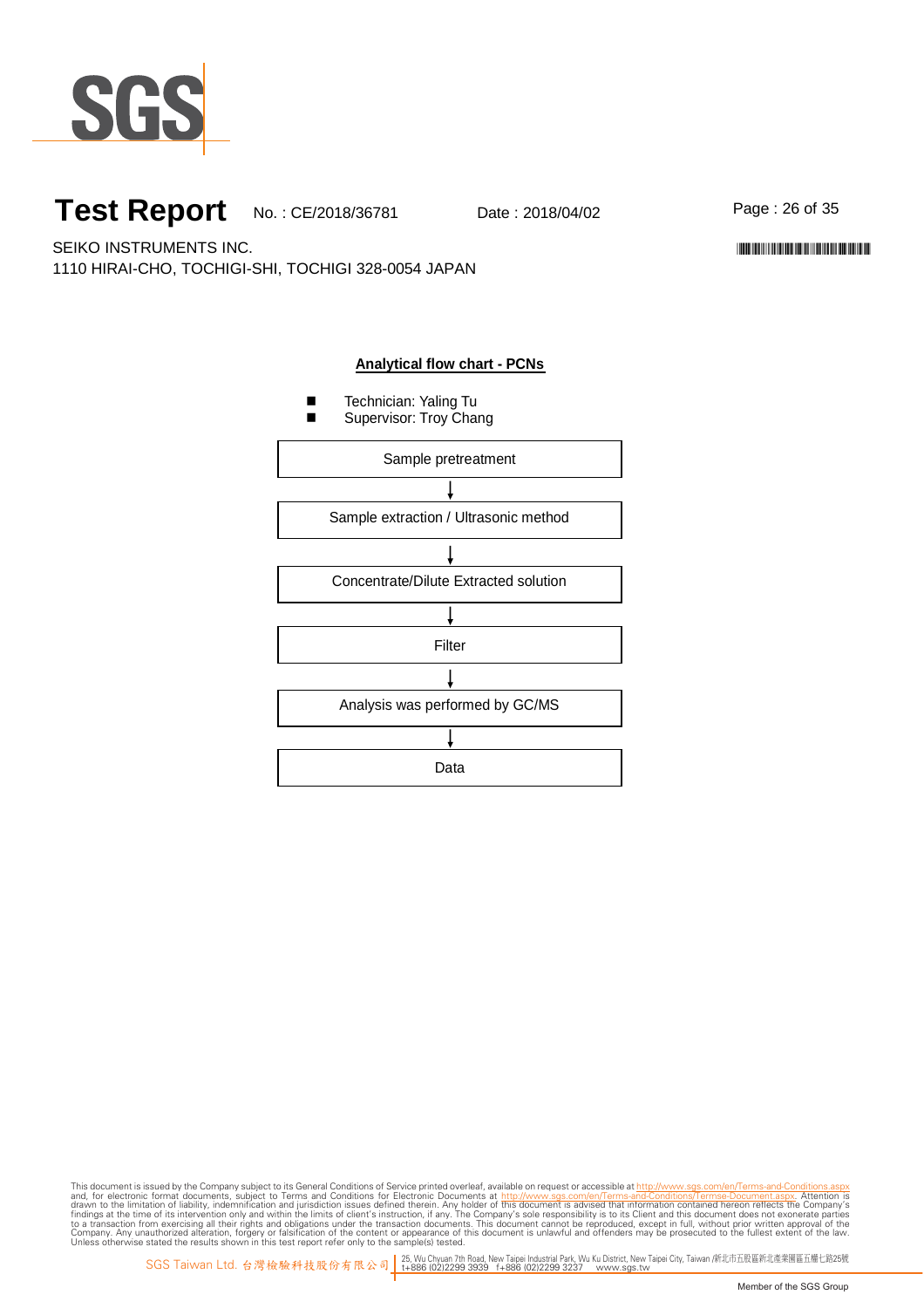

Page:27of35

\*CE/2018/36781\*CE/2018/38781\*CE/2018/38781\*CE/2018

SEIKO INSTRUMENTS INC. 1110 HIRAI-CHO, TOCHIGI-SHI, TOCHIGI 328-0054 JAPAN

#### **Analytical flow chart - PCTs**

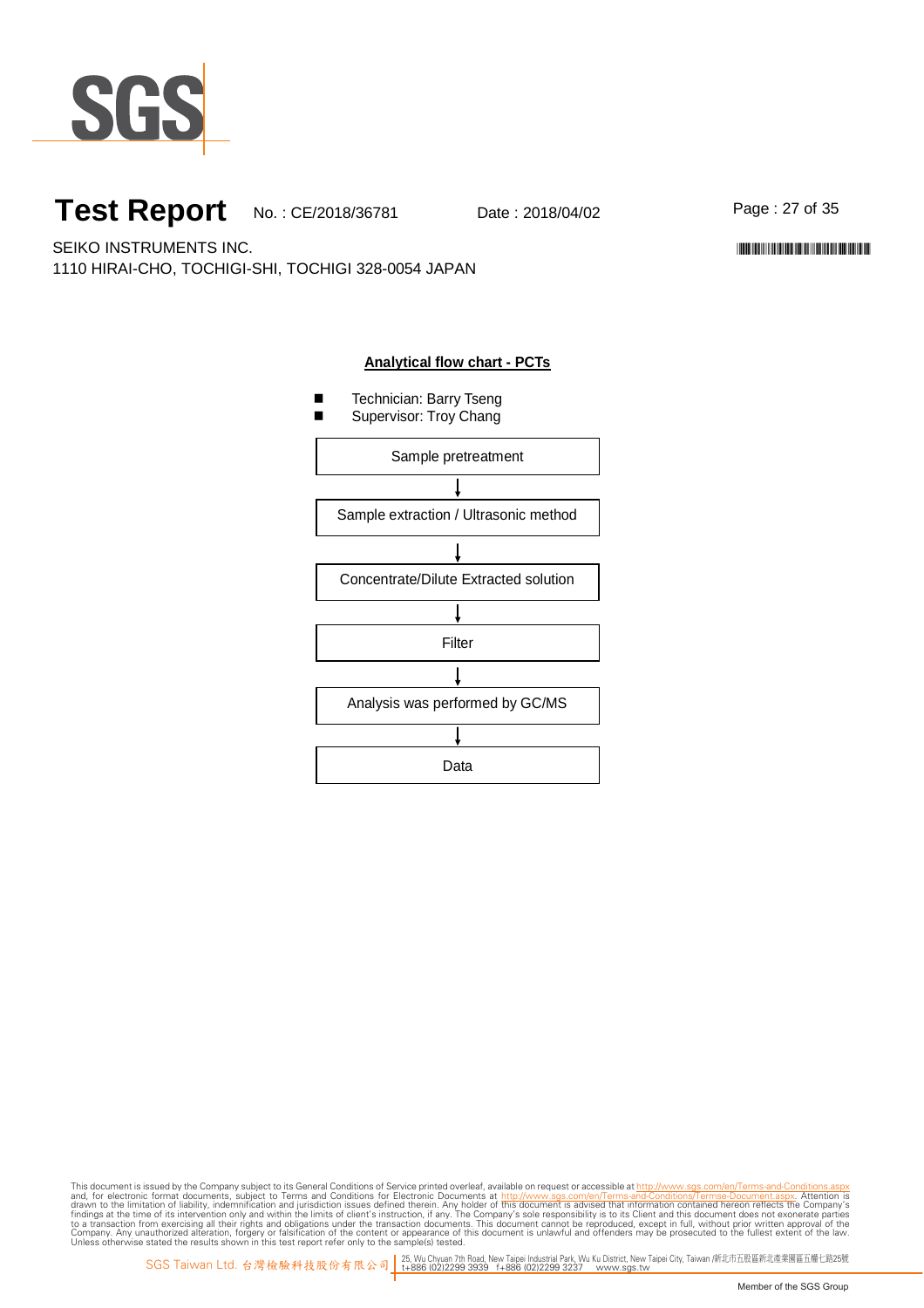

Page: 28 of 35

\*CE/2018/36781\*CE/2018/38781\*CE/2018/38781\*CE/2018

SEIKO INSTRUMENTS INC. 1110 HIRAI-CHO, TOCHIGI-SHI, TOCHIGI 328-0054 JAPAN

#### **Analytical flow chart - Chlorinated Paraffins**

- **Technician: Yaling Tu**
- Supervisor: Troy Chang

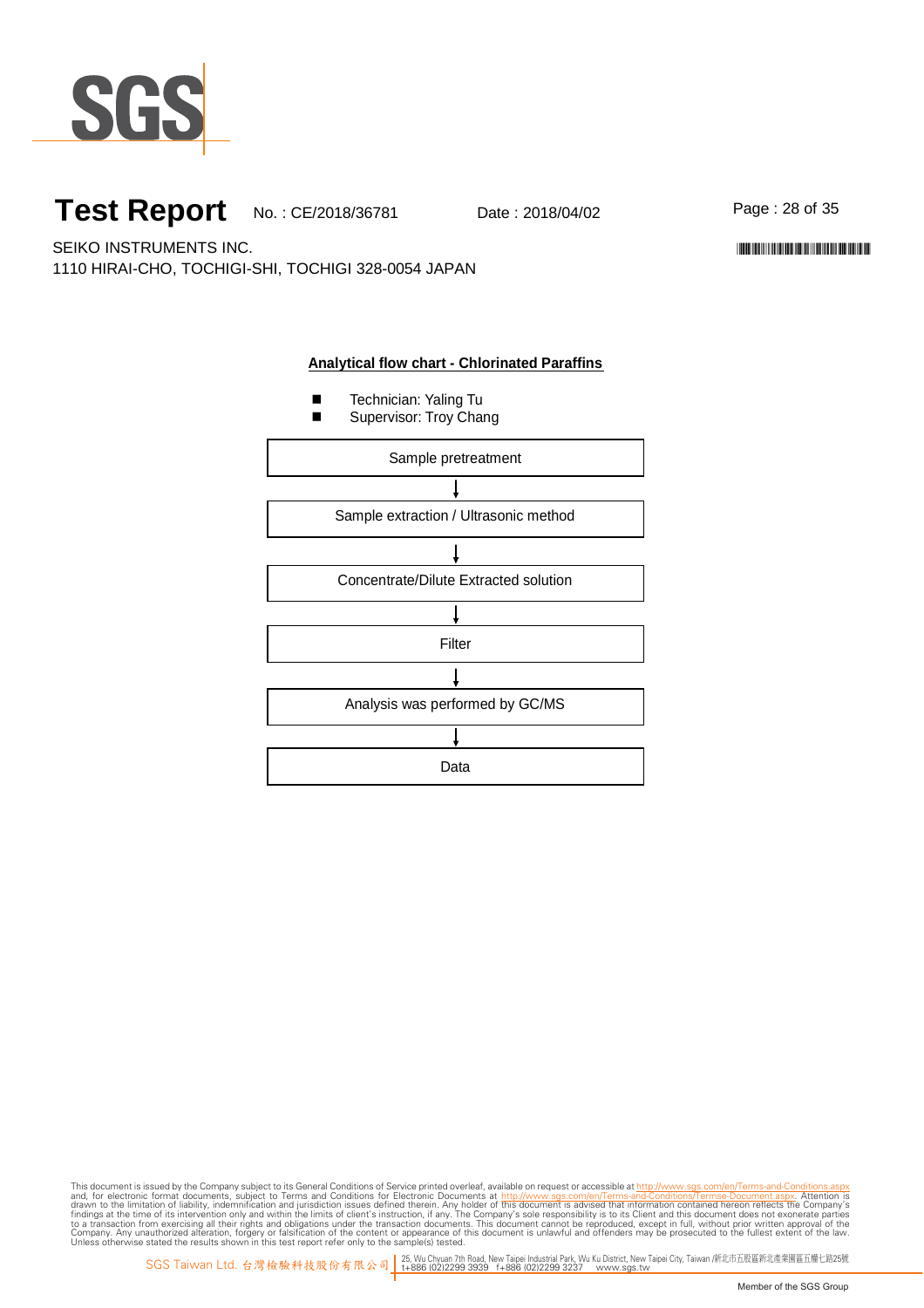

Page: 29 of 35

\*CE/2018/36781\*CE/2018/38781\*CE/2018/38781\*CE/2018

SEIKO INSTRUMENTS INC. 1110 HIRAI-CHO, TOCHIGI-SHI, TOCHIGI 328-0054 JAPAN

#### **Analytical flow chart - Formaldehyde**

- **Technician: Yaling Tu**
- Supervisor: Troy Chang

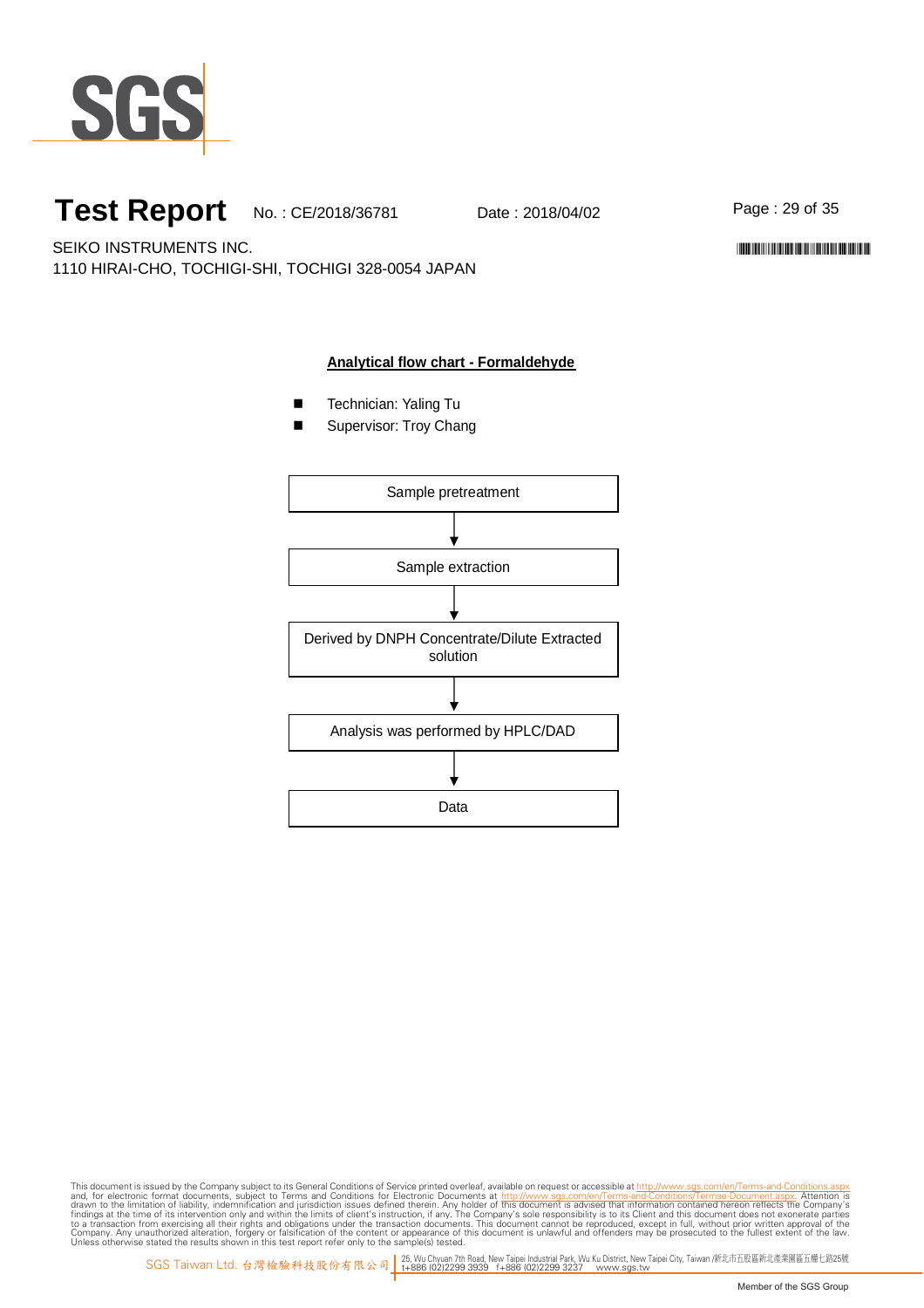

Page: 30 of 35

\*CE/2018/36781\*CE/2018/38781\*CE/2018/38781\*CE/2018

SEIKO INSTRUMENTS INC. 1110 HIRAI-CHO, TOCHIGI-SHI, TOCHIGI 328-0054 JAPAN

#### **Analytical flow chart - Organic-Tin**

- Technician: Yaling Tu
- Supervisor: Troy Chang

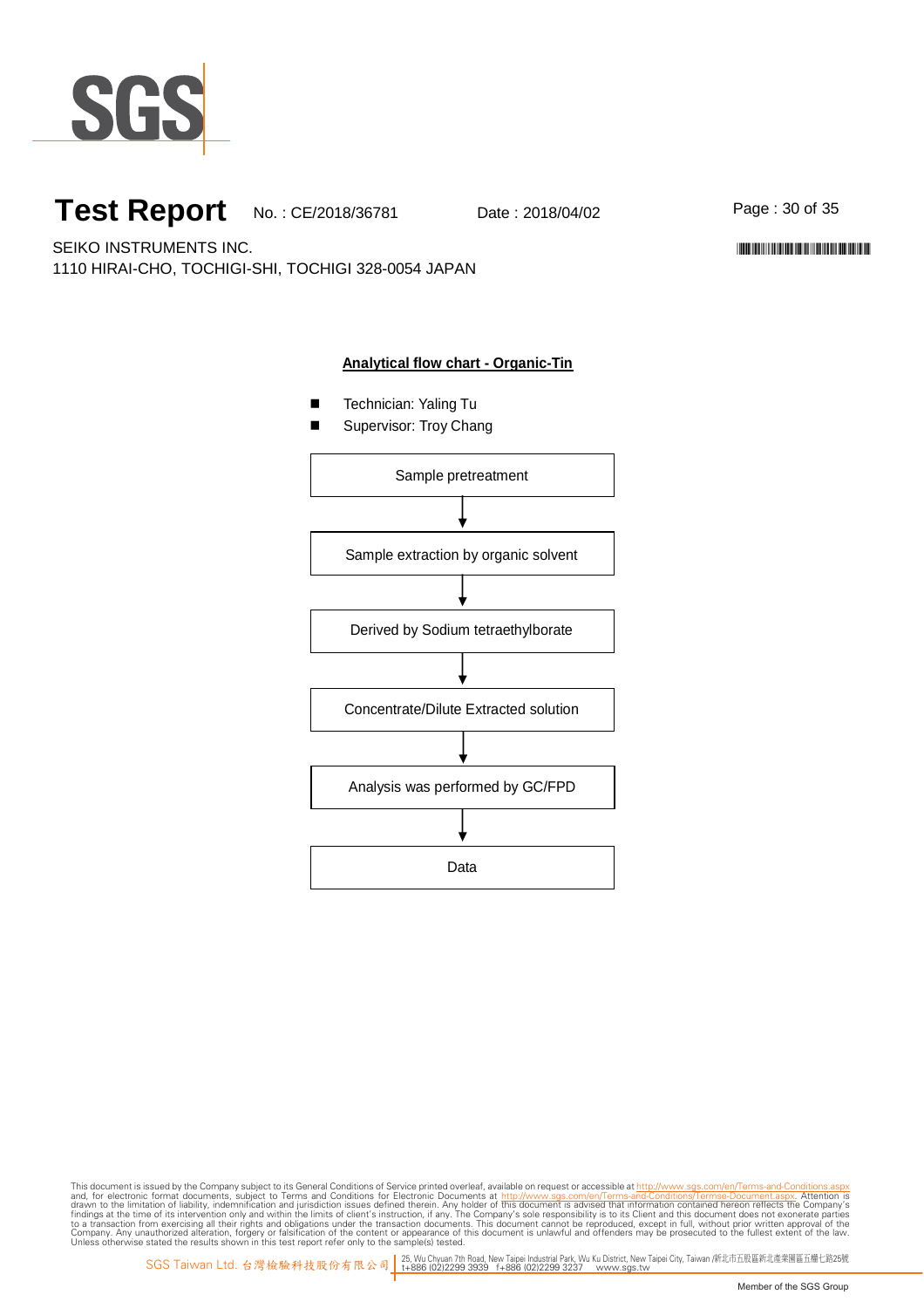

Page:31of35

SEIKO INSTRUMENTS INC. 1110 HIRAI-CHO, TOCHIGI-SHI, TOCHIGI 328-0054 JAPAN

\*CE/2018/36781\*CE/2018/38781\*CE/2018/38781\*CE/2018

#### **Analysis flow chart - PVC**

- Technician: Yaling Tu
- Supervisor: Troy Chang

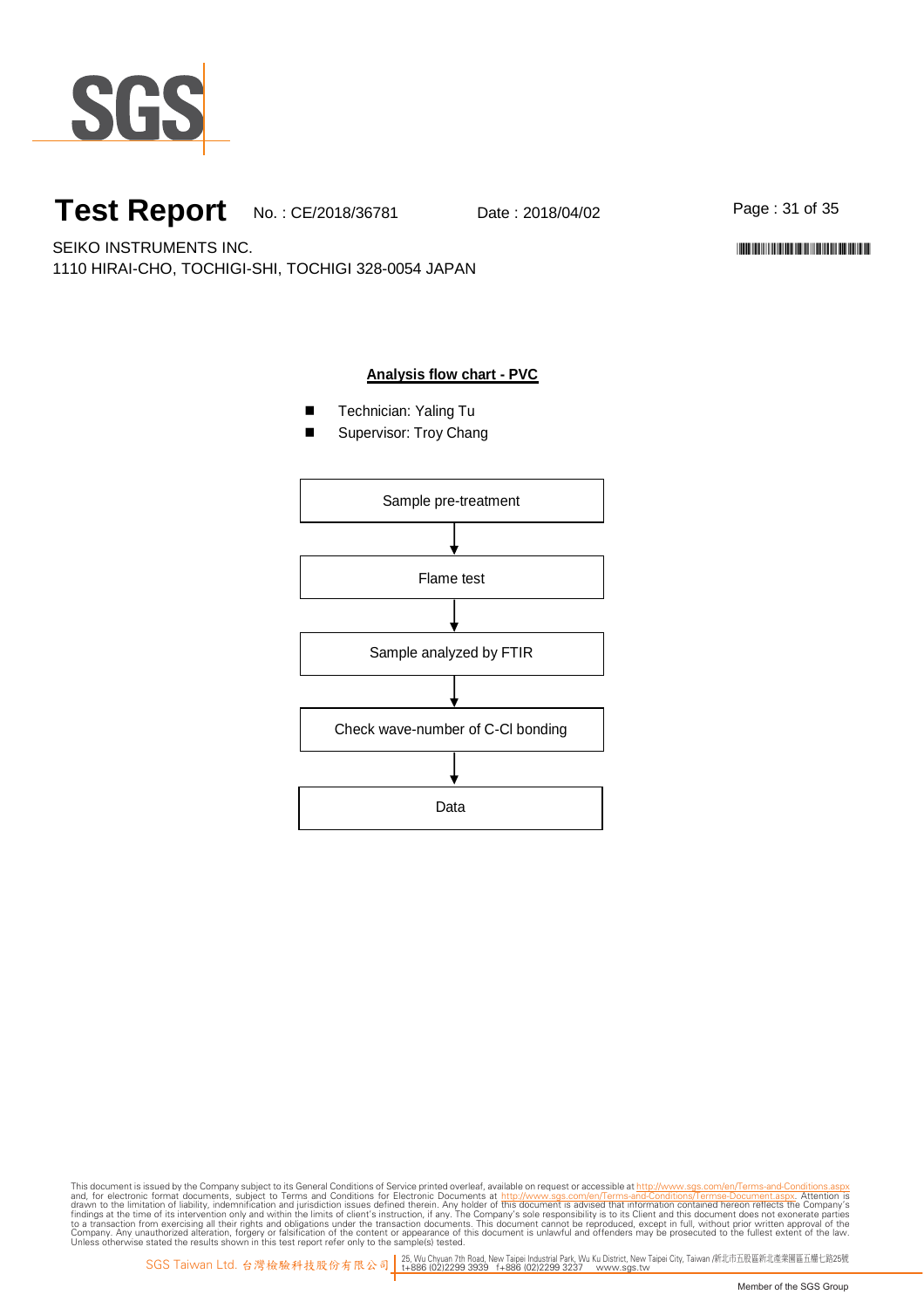

Page: 32 of 35

\*CE/2018/36781\*CE/2018/38781\*CE/2018/38781\*CE/2018

SEIKO INSTRUMENTS INC. 1110 HIRAI-CHO, TOCHIGI-SHI, TOCHIGI 328-0054 JAPAN

#### **Analytical flow chart - PAHs (Polycyclic Aromatic Hydrocarbons)**

- **Technician: Yaling Tu**
- Supervisor: Troy Chang

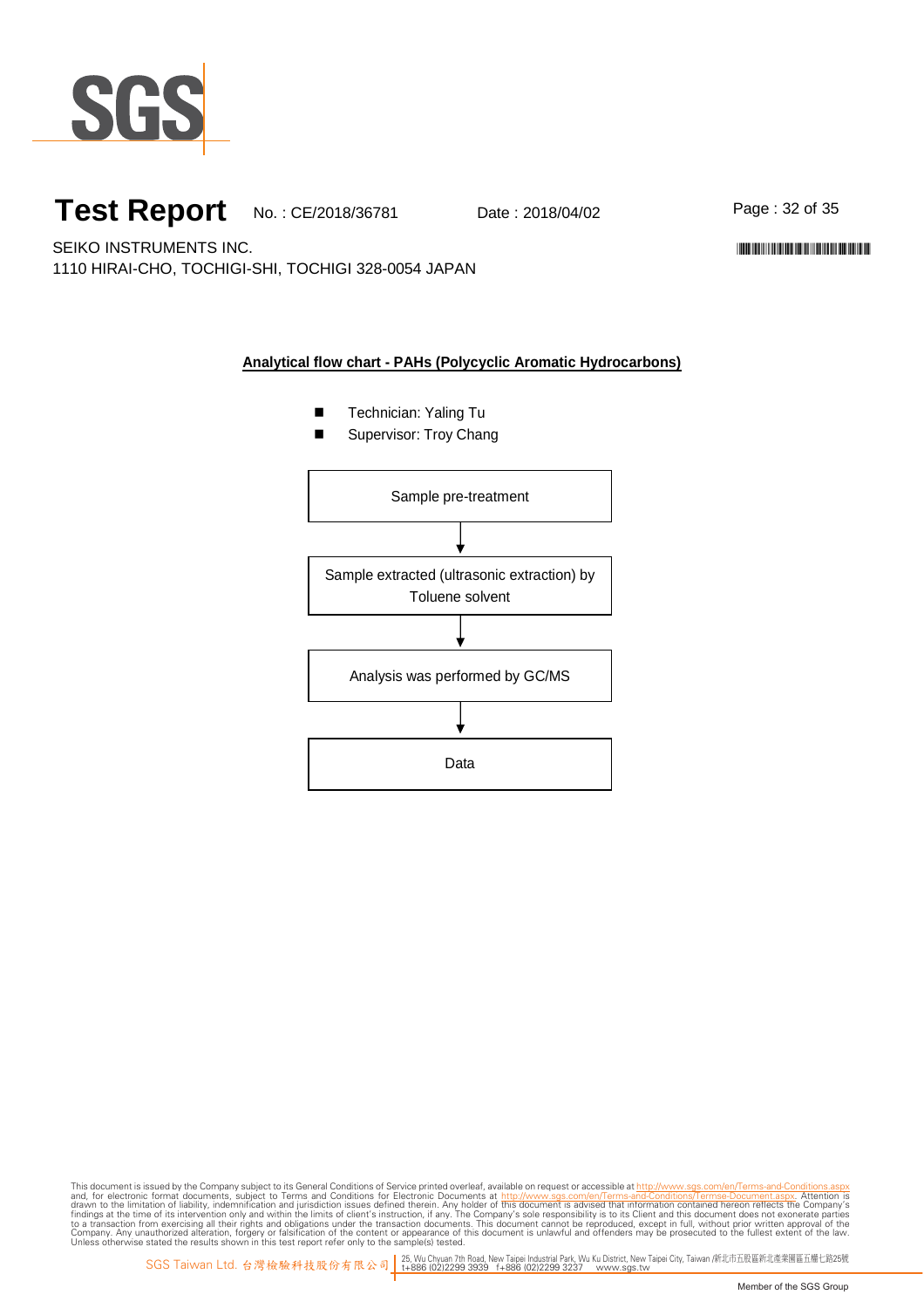

Page:33of35

\*CE/2018/36781\*CE/2018/38781\*CE/2018/38781\*CE/2018

SEIKO INSTRUMENTS INC. 1110 HIRAI-CHO, TOCHIGI-SHI, TOCHIGI 328-0054 JAPAN

#### **Analysis flow chart for determination of Asbestos**

- Technician: Victor Kao
- Supervisor: Wendy Wei

#### 【**Reference method: EPA 600/R-93/116**】

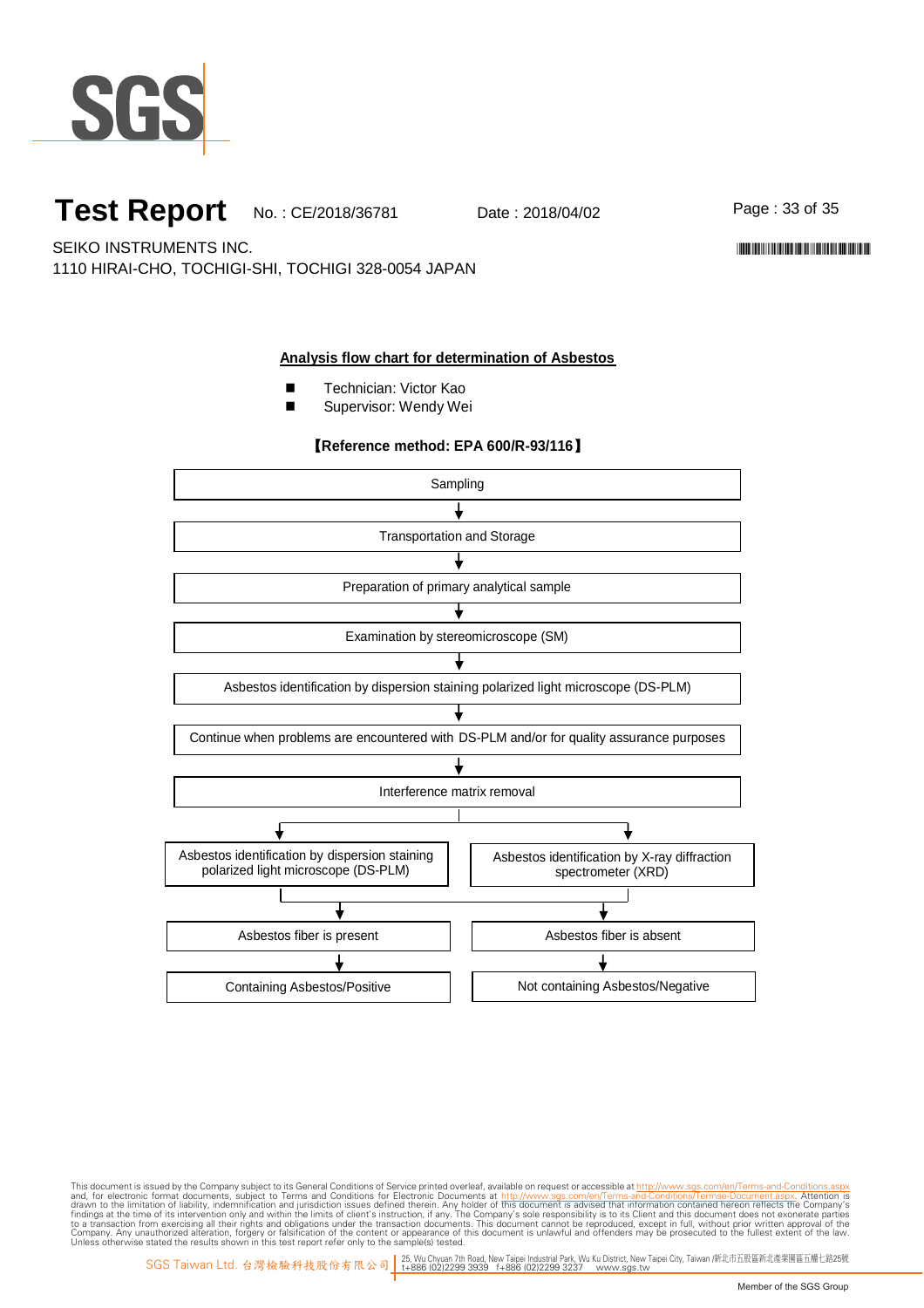

Page: 34 of 35

\*CE/2018/36781\*CE/2018/38781\*CE/2018/38781\*CE/2018

SEIKO INSTRUMENTS INC. 1110 HIRAI-CHO, TOCHIGI-SHI, TOCHIGI 328-0054 JAPAN

#### **Analytical flow chart - volatile organic compounds (VOCs)**

- Technician: Chun Wu
- Supervisor: Shinjyh Chen

【Reference method: US EPA 5021, 5021A】